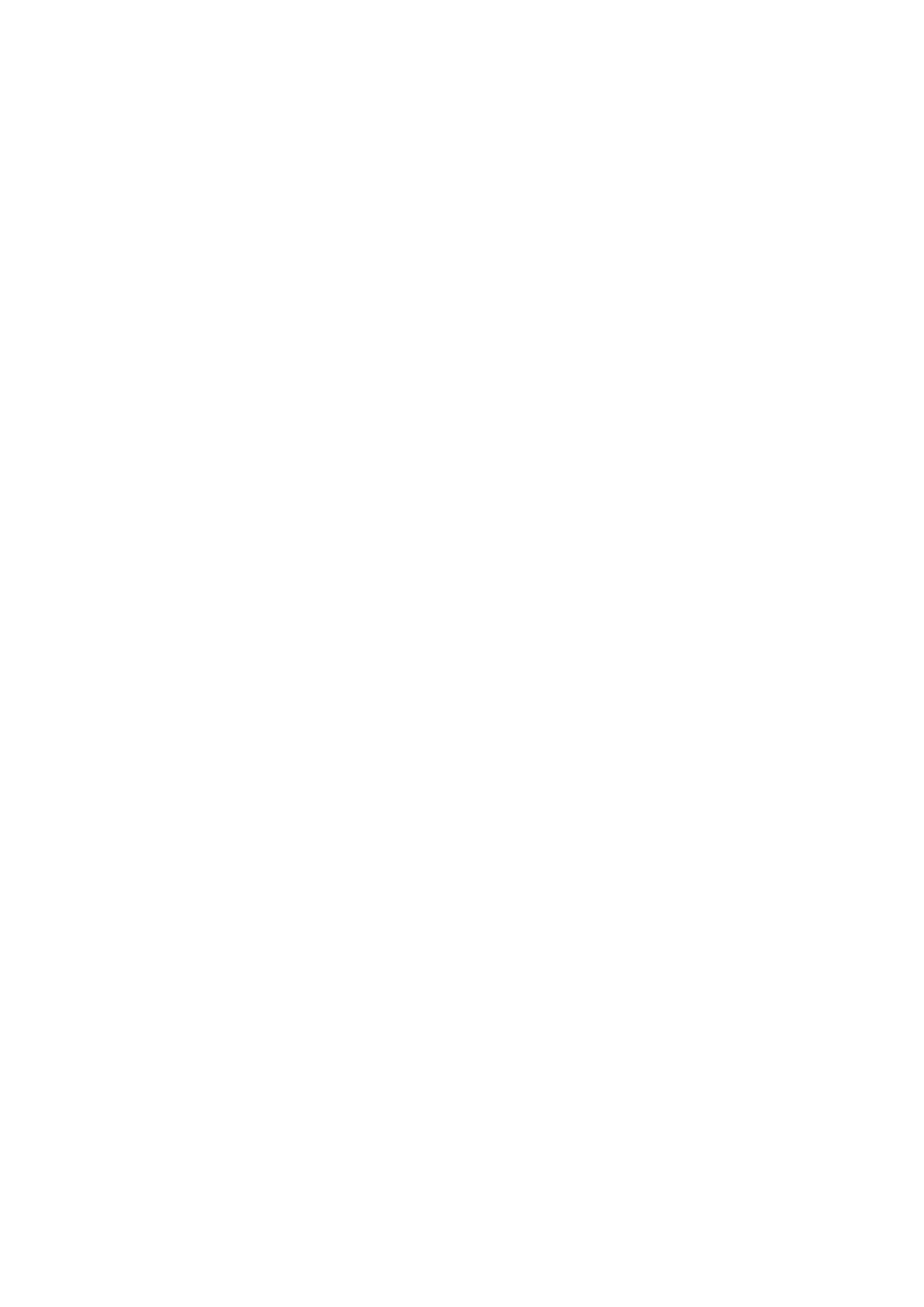# *"The Lie of the Land"*

## **The Irish Psychiatric Association**

#### **Report on**

# **Psychiatric Service Land Disposal & Failures and Delays in Capital Investment and Development of Community- Based Psychiatric Services.**

Siobhán Barry<sup>1</sup>, Justin Brophy<sup>2</sup>, Dermot Walsh<sup>3</sup>

#### **Summary**

*The Lie of the Land* report is published to coincide with the second anniversary of the launch of our National Mental Health Policy, *A Vision for Change*. We examine the current use, development and disposal of property assets associated with Irish mental hospitals to determine progress in implementing *A Vision for Change* as its implementation is predicated on the realisation of such assets.

Reference is made to the public building programmes of the Victorian age which led to the creation of mental asylums. These were the largest capital undertakings by governments of the day, acting out of a sense of public duty and responsibility.

Widespread asset stripping of our Victorian asylums and lands is highlighted and little evidence of the corresponding provision and development of the modern and high quality psychiatric facilities envisaged in *A Vision for Change*. Case examples of asset losses to mental health services at various sites are set out, as illustrations of the various practices and procedures and the consequences of certain decisions which have been made.

We report that in the 2 years since *A Vision for Change* was published, further annexation of psychiatric assets has occurred, contrary to stated national policy.

<sup>&</sup>lt;sup>1</sup> Clinical Director/Consultant Psychiatrist, Cluain Mhuire Service, Newtownpark Ave., Blackrock, Co Dublin.

<sup>&</sup>lt;sup>2</sup> Clinical Director/Consultant Psychiatrist, Wicklow Service, Newcastle Hospital, Greystones, Co Wicklow & member of the Expert Group on Mental Health Policy (2003-2006).

<sup>&</sup>lt;sup>3</sup> Inspector of Mental Hospitals (1987 – 2003) & member of the Expert Group on Mental Health Policy  $(2003 - 2006)$ .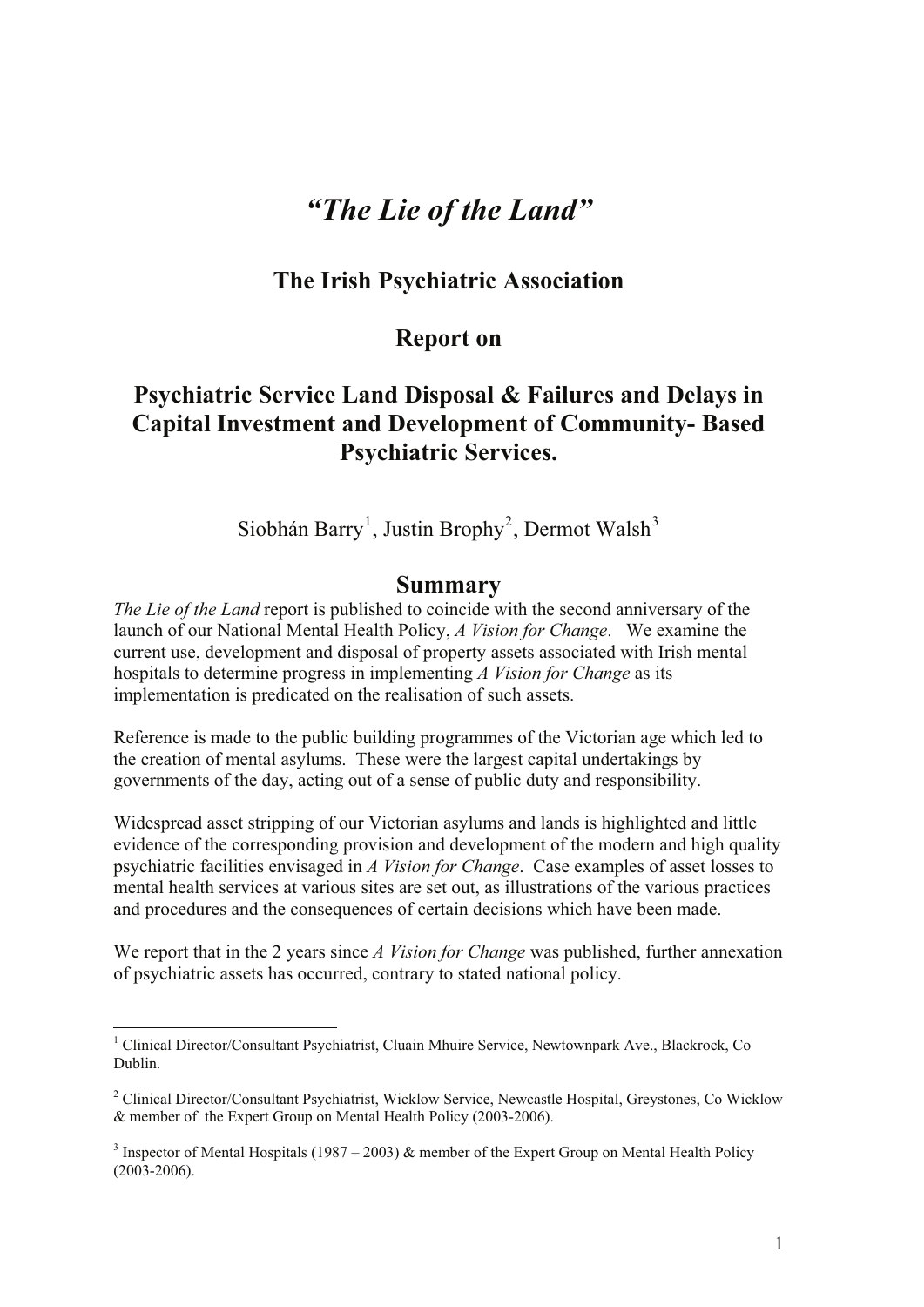# **Introduction:**

On the 24<sup>th</sup> January 2006, the report of the Expert Group on Mental Health Policy, *A Vision for Change*, was launched by our present Minister for Health & Children, Mary Harney and the then Minister of State, Tim O'Malley. This became National Mental Health Policy in being adopted by Government and a 7-10 year period for implementation was promised as set out in the document.

Chapter 17 of *A Vision for Change* deals with the investment needed to enable the implementation of the new policy. It acknowledges that there are "still substantial resources, both revenue and capital, tied up in residual institutions and the release of these could form a significant part of the investment required in funding the new model of care".

It estimated that  $\epsilon$ 796.5m will be required to implement the capital projects envisaged in *A Vision for Change* and that additional monies will be required for site acquisition<sup>4</sup>.

It also recognised that "the existing extensive land bank of the Health Service Executive should provide many suitable integrated sites promoting both cost efficiency and service effectiveness".

On the second anniversary of that launch, we publish a report *The Lie of the Land* documenting for the first time the national picture in regard to the current use, disposal or loss of assets of the Psychiatric Services before and since *A Vision for Change*.

The report will give examples of losses to Psychiatric Services over a twenty five year period and these will be used to illustrate the realities for service providers of these decisions and by extension implication for patients with psychiatric illness. The accountability for these decisions is not always clear, but what is clear is that in many cases they have been in contravention of accepted policy and likely subject to political interference at a local or higher level.

*The two detailed vignettes referring to St Ita's and St Brendan's Hospitals supplied as Appendices to The Lie of the Land illustrate in full and particular detail the many and often concealed characteristics of this* 

<sup>4</sup> Estimates based on 2006 predictions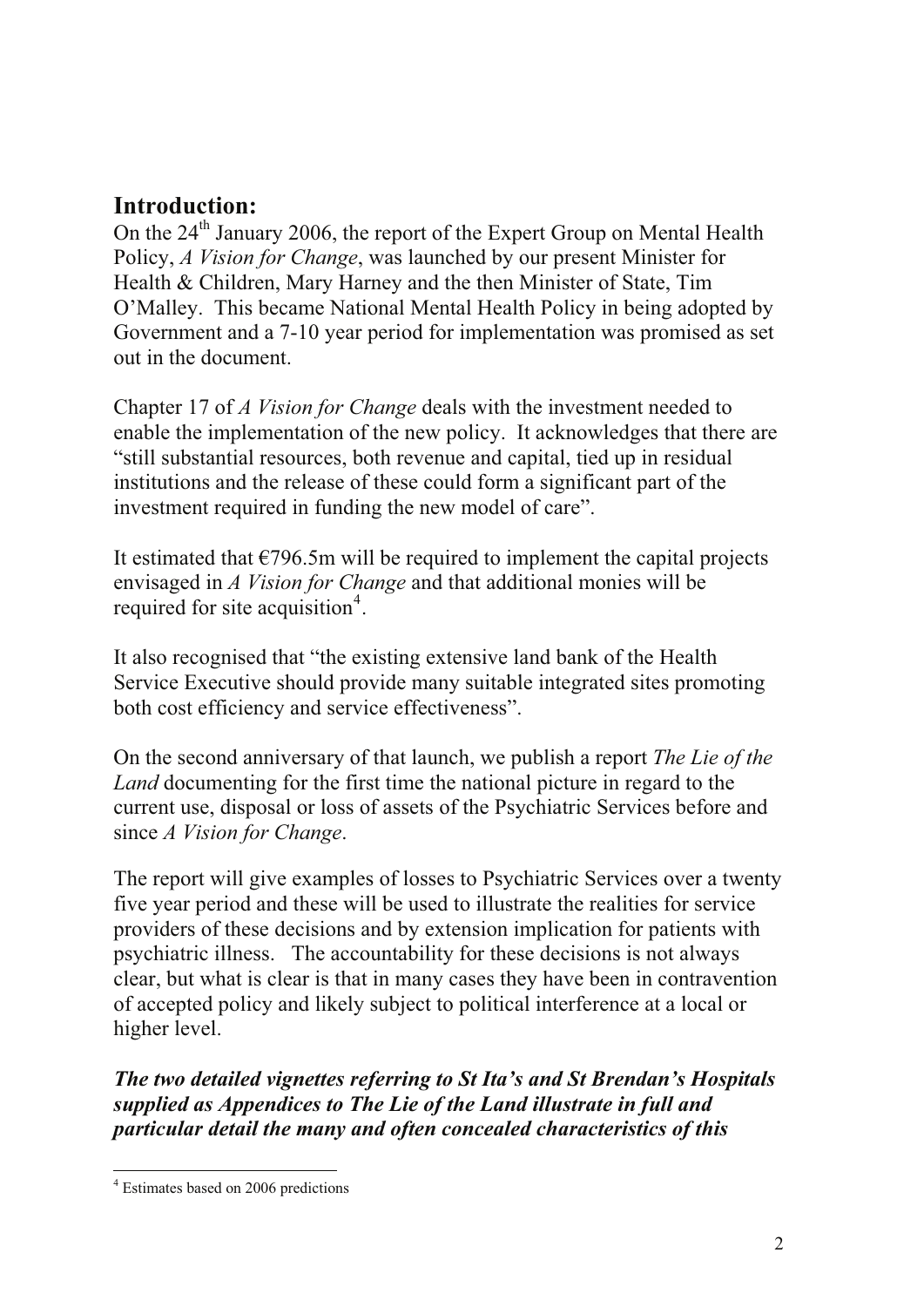## *asset-stripping process to show just how insidious and calculated this is in practice. (See Appendices 1& 2, pages 16-23)*

For reasons of a lack of transparency, we are unable to give precise sequence of events in many of the examples, and the exact state of many assets is unclear. Accordingly the report is not a forensic analysis of the state of the countries Psychiatric Service assets, but a survey which asks many important questions which cannot be answered by the authors but which can be asked legitimately of Health Service Managers and Politicians.

# **Historical Perspective:**

The creation of the asylum system with their attendant lands was an act of political vision and compassion by contemporary Victorian society, but it also represented an enormous financial investment in the best model of care for the mentally ill at the time. Underwriting the capital and revenue costs of the asylum programme was the largest programme of its kind undertaken by the governments of the day. The result was that by 1900 we had a comprehensive, high quality system of care which equated with the ethical and policy standards of the day. The consequential provision was extensive and the capital infrastructure to provide it and support it was made available through a sense of public duty and responsibility.

# **Some Contemporary Issues:**

## *(i) Communitisation of Psychiatric Services*

Community models were first articulated in the 1960s and adopted in the policy document *Planning for the Future* in 1984 and endorsed in *A Vision for Change* in 2006.

The closure of mental hospitals and of large institutions has been national policy for more than 40 years. This is not based on economic considerations alone but on sound clinical and humane reasons - giving improved quality of life, greater dignity, more liberty and better clinical outcomes for patients than those cared for in institutional settings. Every recent report suggesting the reform and communitisation of Psychiatric Services in Ireland has recommended the conservation of the resources vested in building and land assets for use to develop community-based services following their disposal.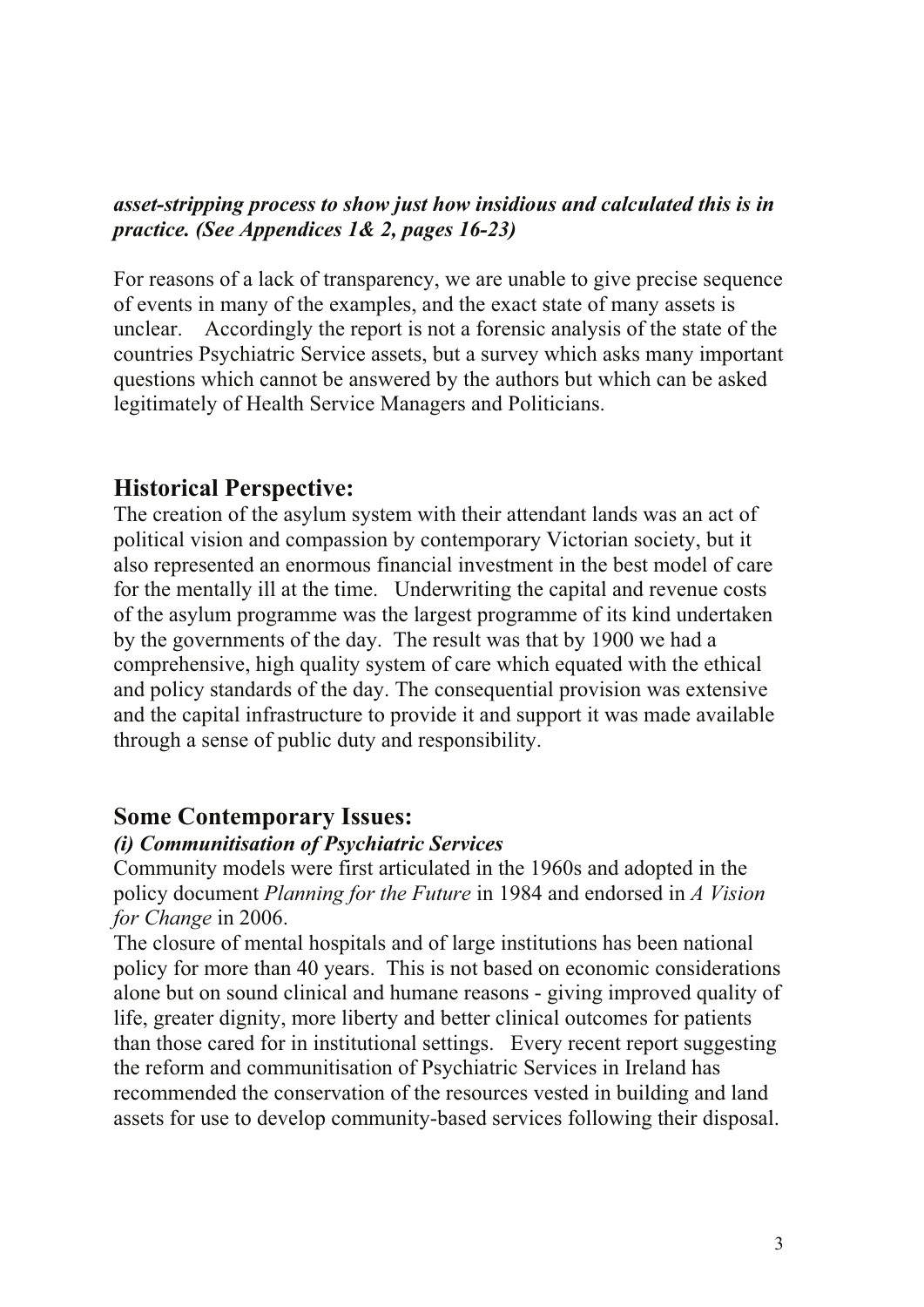## *(ii) Negative Trends in Psychiatric Service funding*

The trend in revenue and capital development funding for mental health in the recent years has led to the 'pauperisation' of psychiatric services. There has also however been a parallel pattern of asset loss during this same period. The revenue cost of the almost exclusively institutional service of the early 1960s was as high as 22% of total health expenditure. Since there is no evidence that community care provision is cheaper than institutional care and there is no evidence that the incidence/prevalence of mental illness has declined, we are now attempting to substitute community care for a quarter of the cost of institutional care in 1960 expressed as a proportion of total health expenditure.

Prior to this the assets of the psychiatric services were primarily tied up with the asylums and their lands, and little, if any, community resources or facilities existed. What is also apparent is that, apart from references in the Reports of the Inspectorate of Mental Hospitals over the years, there has been little awareness of the practice of asset-stripping and its consequences, and *The Lie of the Land* Report serves to highlight this national picture in a coherent and credible way.

*The custom of appropriation is well illustrated in the chronicle of events surrounding St Ita's and St Brendan's Hospitals in Dublin where false promises trade on good will in one case, and the dismantlement of services that are no longer fit for purpose occurs with calculated disregard for the urgent necessity to develop a comprehensive range of alternatives to those sub-standard facilities in the other (see Appendix 1&2, pages 16-23).*

#### *(iii) Community Care - does it exist in your area?*

Community care is not alone a change in the philosophy and locus of care, it is also the transfer of capital and other resources to enable services be effectively delivered in actual community settings. The development of such services is essential so that the de-institutionalisation policy does not result in unsupported mental health care in the community. These cannot be simply inserted into existing community services, but require a specific high quality set of community based resources in their own right. Transferring staff from large institutions can only be effective if there are services around which staff can organise their service delivery; these include day hospitals, day centres, community mental health headquarters, hostels, group homes, crisis houses and many other similar facilities.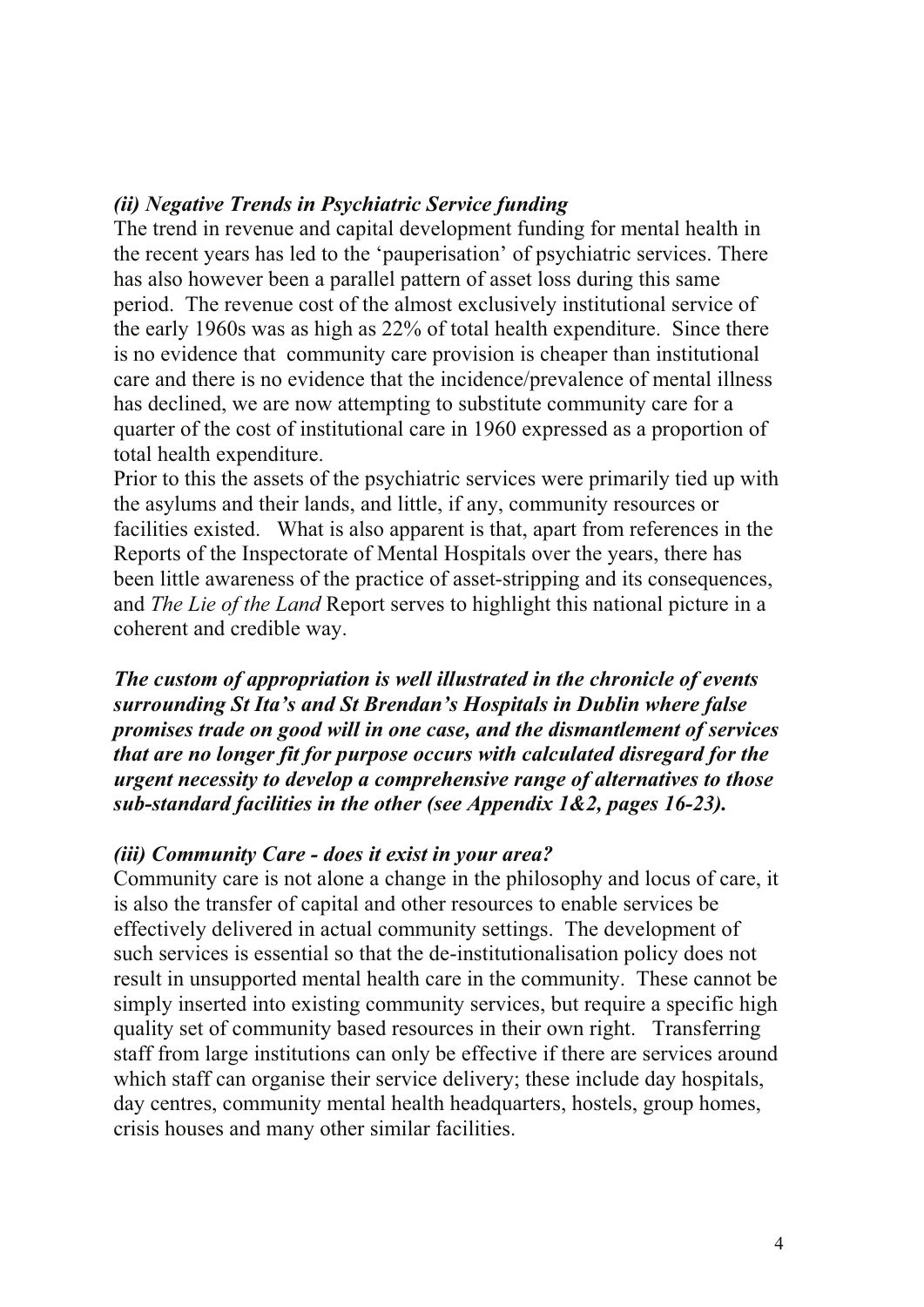#### *iv) When is Community Care burdensome?*

The population in institutional care in the Psychiatric Services in Ireland has reduced in 50 years from 20,000 to below 3,000 at the present. This has represented an enormous effort by all concerned to locate care in an environment more appropriate than institutional asylum-based care. Transfer of psychiatric care to the community has taken place however with little regard to the availability of adequate community-based facilities. Treating patients in the community with inadequate resources places a huge burden on each individual patient themselves, their carer, families, employer and service provider who try to support that person's recovery and rehabilitation. Specifically, two major components of service are required to deliver a modern user-friendly community-based psychiatric service. These are general hospital-based psychiatric units to provide acute inpatient care when required and community mental health centres and complementary entities such as crises home and residential rehabilitation accommodation.

#### *(v)Acute Care in "new" General Hospital Psychiatric Units*

As part of this process, acute **(urgent),** psychiatric in-patient care now takes place in approximately 50% of cases in psychiatric units detached from asylums and attached to general hospitals. While this represents some progress, the majority of existing general hospital units are now outmoded and unsafe and in urgent need of replacement or major refurbishment e.g. South Tipperary<sup>5</sup>. Others have been unsuitable from the outset e.g. West Cork Service<sup>6</sup>, neither built for nor are they fit for purpose, and these now provide inadequate and compromised care to those who need it. The degree of integration of these units is very variable – some are actually sited within the hospital building and others are based as stand alone units in the general hospital grounds. While a number of units enjoy the full range of hospital services, others do not have access to basic hospital services such as phlebotomy, out patient clinics, physiotherapy or portering. In one general

 $<sup>5</sup>$  This service, in 1968, was the one of the first in the country to open an acute unit in the grounds of a</sup> General Hospital. It has not, however been modernised or refurbished and from being a pilot site of the 1960s became a "black spot" in the *Report of the Inspector of Mental Hospitals, 2003* when it was among 8 services that were identified as being "unacceptable for the care and treatment of patients because of seriously unsatisfactory conditions".

<sup>&</sup>lt;sup>6</sup> This acute admission unit has operated from former student nurse accommodation in Bantry General Hospital since the mid 1990s and various improvements have been recommended by the Inspector of Mental Hospitals over the years to make it suitable as an acute admission unit. There is no decision about the future of this unit or whether more suitable premises are to be made available. It has no land assets.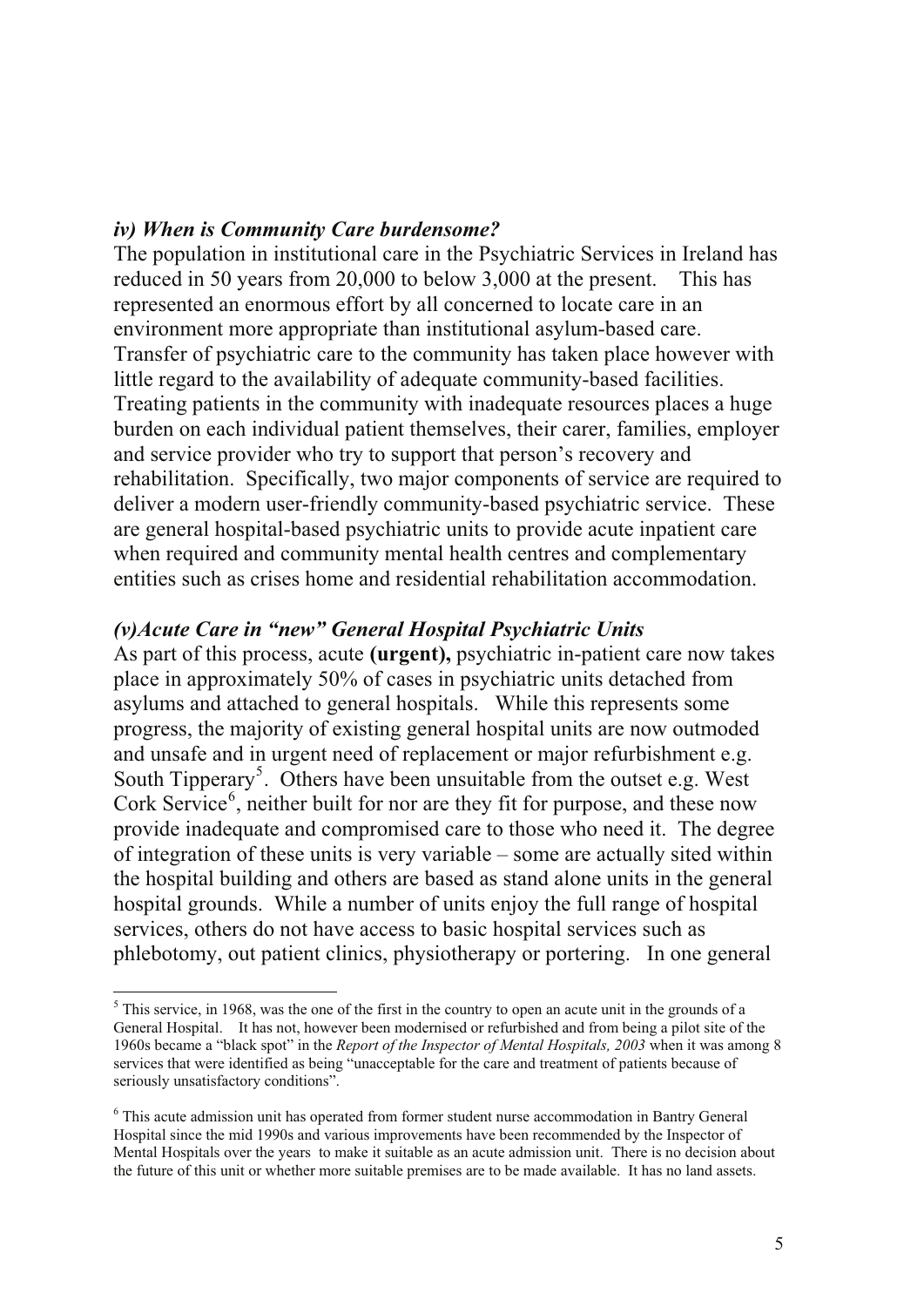hospital, psychiatric consults to medical and surgical inpatients are carried out on a same day ward-based basis, reciprocal medical or surgical consultations on inpatients from the psychiatric unit entails patients having to go to the hospital A&E Department, accompanied by a nurse, where they both wait their turn.

#### *(vi)Acute care in older Mental Hospitals:*

Approximately half of our inpatient care is provided in the obsolete vestiges of the Victorian asylums and patients continue to be admitted to these outmoded, outdated and grossly unsuitable environments in isolated or asylum based sites, for acute psychiatric treatment. This is not appropriate for acute mental health care and the situation is entirely unacceptable e.g. Wexford<sup>7</sup>.

#### *(vii) The spectrum of consequences:*

A consequence of the poor husbandry of our assets is seen in the continuing failure to resource new community-based services adequately not to mention crisis resolution centres, day hospitals and day centres.

An additional outcome of the failure to diligently capitalize on the realised assets of Mental Asylums and to ring-fence and re-invest is that the residual long-stay residents **(non-urgent)** continue to live in dilapidated and often deeply impoverished and stigmatising environments instead of communitybased residential facilities. Yet we continue to squander the assets that might have been used to remedy matters. The complete lack of appropriate community- based residential facilities for this group who are the most forgotten and overlooked is deplorable.

<sup>&</sup>lt;sup>7</sup> St Senan's Hospital, Enniscorthy was built in the 1860s and sits on a campus of 100 acres (approx) which includes a working farm that is rented to an independent farmer. The hospital continues to have 137 inpatients of which 40 have acute illness and the remainder are either those with a learning disability or are elderly. Vast sums of money are spent annually on maintenance – roofs, windows, replacing the lift. The building has been described as a monstrosity by those that work there and it was stated to be cold, leaky & damp with the dignity of patients compromised and staff morale low. Multidisciplinary teams are staffed in a undeveloped fashion and thus care to those using its service is sub-optimal. The hospital was fined in recent times when sewage leaked into the local river. The female admission ward was identified as a "black spot" in the *Report of the Inspector of Mental Hospitals, 2003* when it was among 8 services that were identified as being "unacceptable for the care and treatment of patients because of seriously unsatisfactory conditions". There are no known concrete plans about what will happen to the land, meanwhile Dickensian conditions prevail.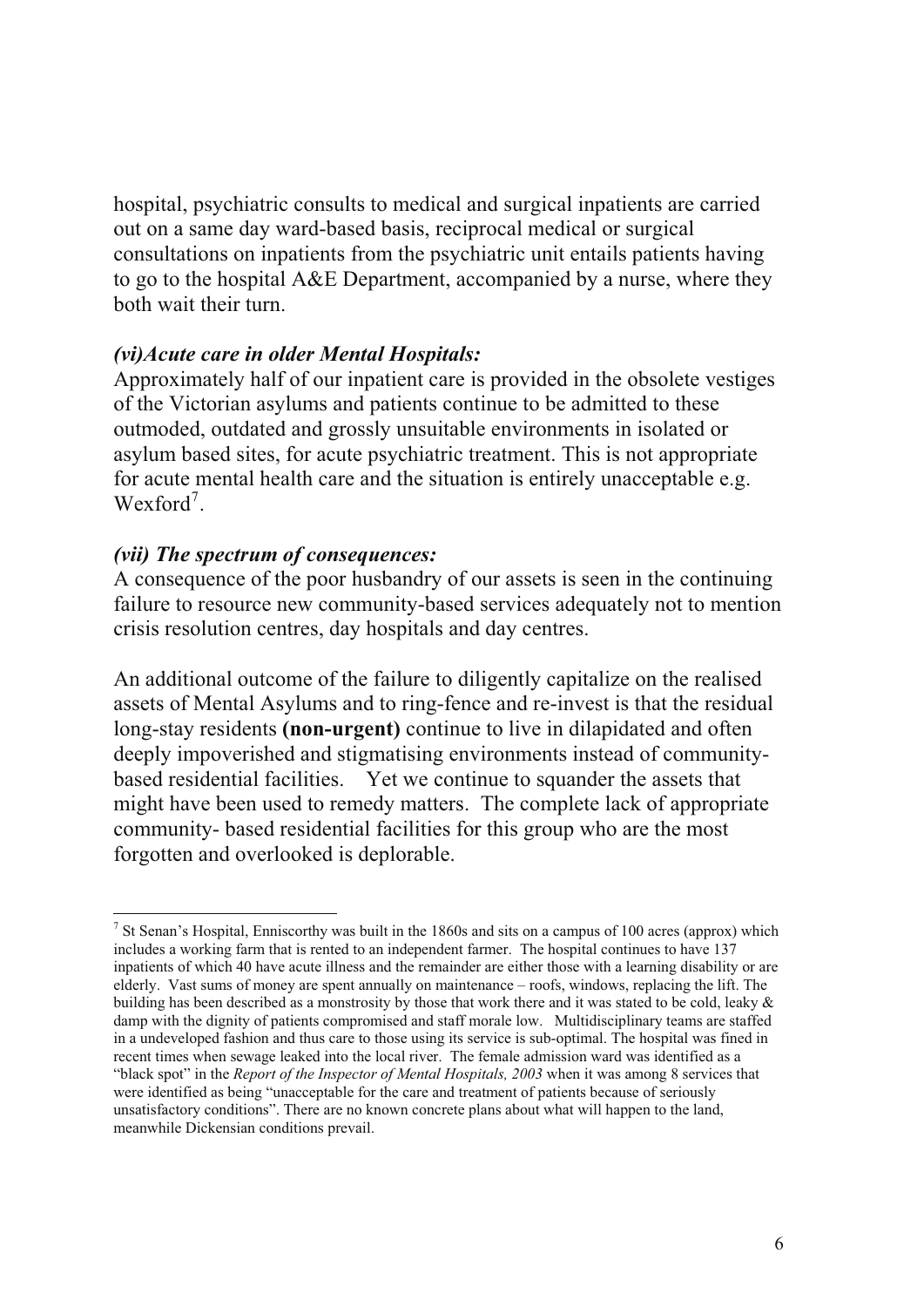# **Mental Hospital Building and Land Asset Loss or Diversion and its Consequence, 2008:**

The following are countrywide examples of loss or diversion of Psychiatric Services assets from the HSE.

- *St Canice's Hospital, Kilkenny*: as the old asylum building was vacated in a piecemeal fashion it has gradually been taken over as a HQ for the South Eastern Health Board initially and subsequently the HSE South. In the early days of this transition, the high level re-fit of the top floor administrative section was very unfavourably contrasted with the poor physical environment in the middle and ground floor that continued to be occupied by patients.
- An acute Day Hospital continues to function in the grounds of St Canice's but many patients opt for inpatient care in the unit in St Luke's General Hospital rather than face the Day Hospital in what continues to be for patients, the stigmatising environment of St Canice's.
- *St Dympna's Hospital, Carlow:* some loss of land has occurred on the campus with the entry of a diversity of health facilities onto the site in a health park-type development. There has not been any known *quid pro quo* in terms of the payment of rents or overheads.
- *Clare Mental Health Service:* the 40 acres upon which Our Lady's Hospital was sited was sold by the Mid-western Health Board to Clare County Council & the Shannon Development Authority in 1998 for  $E2.6m$ . Some of that money was "ring fenced" to enable the development of the new psychiatric unit in Ennis General Hospital. In late 2001 or early 2002, 8 acres of the original site was sold on to a private developer for between  $66-7m - if$  correct this represents a x13 fold increase in the value of that land within a 3 year period.
- There is a further site in Killaloe owned by the Clare Mental Health Services which was understood to have been unsuitable for development purposes. Recently, it is understood that this land has now been taken into the central land bank of the HSE.
- x *St Stephens Hospital, Glanmire, Co Cork*: There are 180 acres approximately on the St Stephen's Hospital campus. Apparently a large proportion of the land is inaccessible for development purposes as there are gas mains running through the site.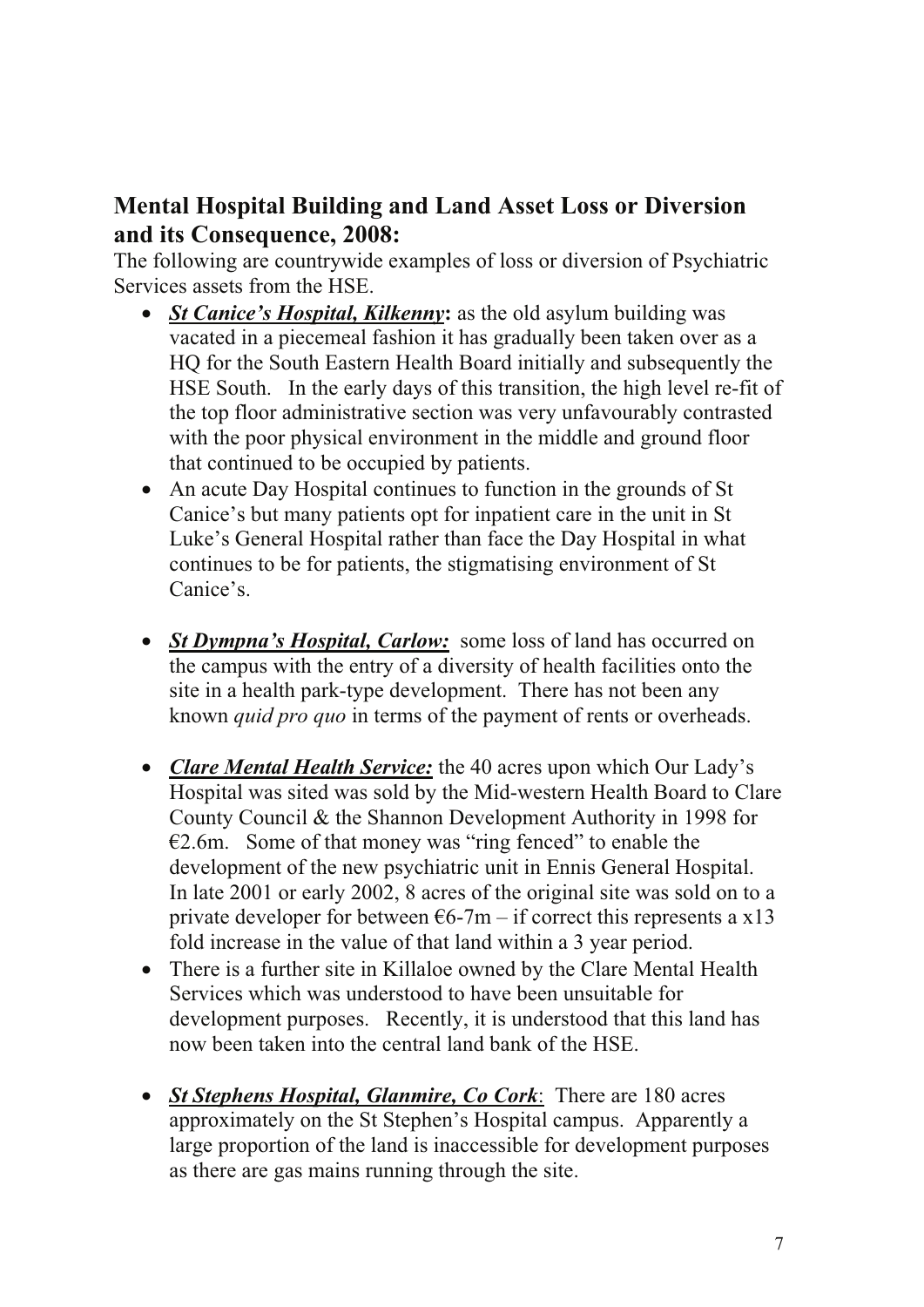- A Child Psychiatric Inpatient Unit, one of only three in the country had been on the site up to  $1987<sup>8</sup>$  but was then closed.
- $\bullet$  Several tenants moved into this site over the years these include the development of Children's Units in the 1980s that are run by the HSE but where children are placed by the Department of Justice & Law Reform - independent of the psychiatric services.
- An ever increasing number of HSE Administrative Offices have also taken over parts of the site.
- Several acres of the St Stephen's site are used by a Pitch  $&$  Putt course that may be leased but there is no clarity as to whether there is any rental income and/or whether this is available to or re-invested in the psychiatric services
- *Donegal Mental Health Services:* The St Conal's Hospital campus has a land bank of 70 acres, approximately 20 acres of which have to be given to the County Council for Social  $&$  Affordable Housing – but it is not clear why this is the case - the provision of housing is a matter for the Department of the Environment.
- Most of the functional space of St Conal's Hospital has been taken over by community care and a medical rehabilitation unit for stroke victims and further community based services continue to operate on the St Conal's site.
- About 3 years ago, all space around the St Conal's campus was turned into car parks run by a private company – it is uncertain where the proceeds of this commerce are directed? The old farm has been promised to the County Council as a civic amenity. The terms of this arrangement or whether it is on a fully commercial basis is unclear.
- $\cdot$   $\in$ 12m has been made available to renovate the old buildings in St Conal's for several diverse purposes including childcare and a burgeoning HSE secretariat, to stop all external private renting by the HSE - West. HSE-West argue that funding is being returned to

<sup>&</sup>lt;sup>8</sup> This Child & Adolescent Psychiatric Inpatient Unit was closed suddenly in 1987 when the health cuts of that time resulted in a considerable reduction in hospital beds and services nationally. Ironically, this occurred within 3 years of the publication of *Planning for the Future* (1984), the forerunner of *A Vision for Change*, a policy that recommended expanding Child & Adolescent Psychiatry inpatient units. It is now expected that a new Child & Adolescent Psychiatric Inpatient Unit will be built in Cork. It is planned that this unit will be built in the Mahon peninsula and this will take some time to build and commission. In the meantime, it is doubly ironic that an existing building in St Stephen's Hospital will be adapted to function as an Child & Adolescent Psychiatric Inpatient Unit in the interim. How this unit will be staffed in a climate where there has been no development money detailed for the psychiatric services in 2008 is hard to imagine.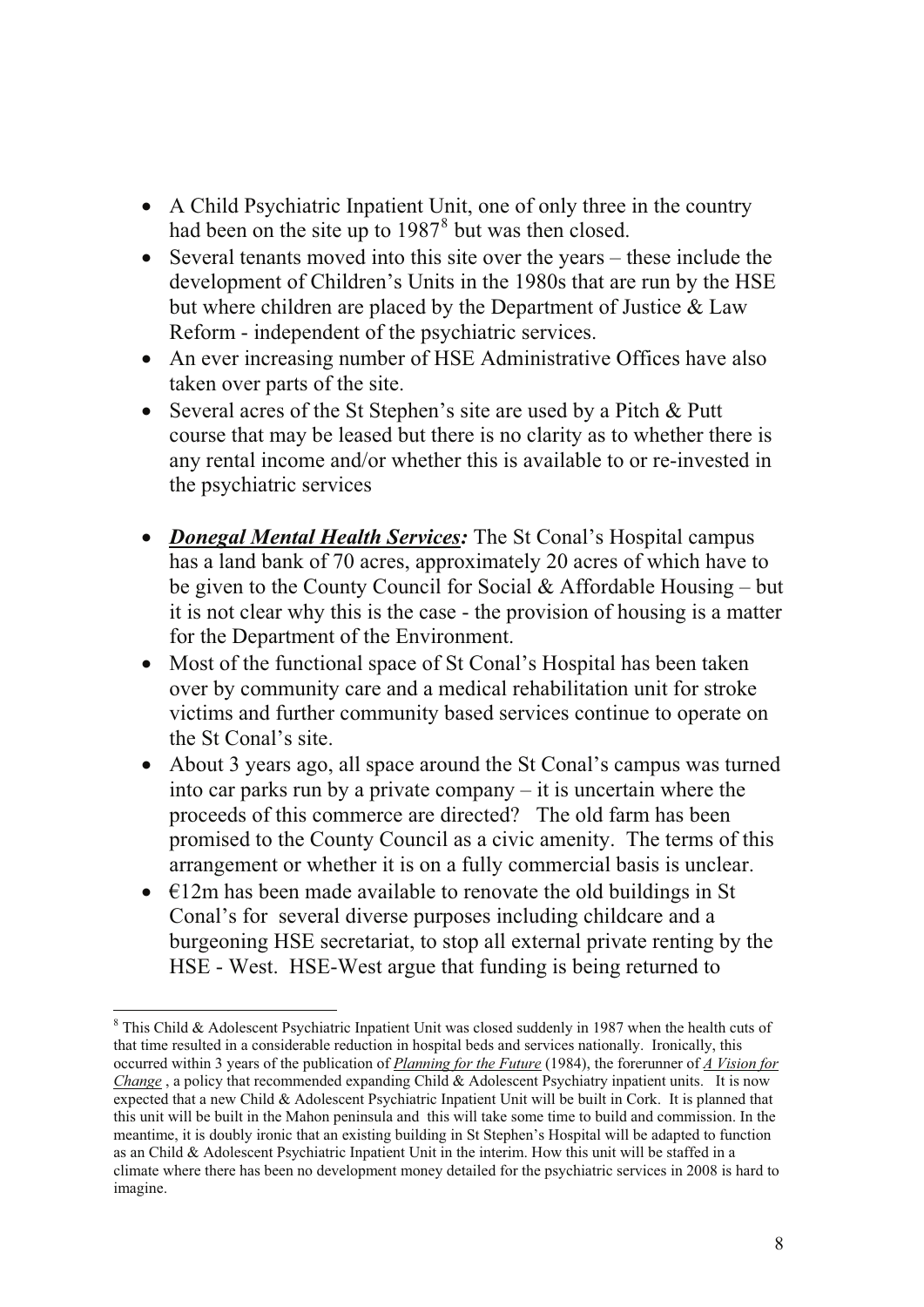Donegal Mental Health Services for these assets by funding the new acute psychiatric unit; funding for the new rehabilitation unit; funding for CMHT Headquarters in Letterkenny and HSE PCCC are currently "scoping" the remaining lands.

- x *Laois Mental Health Services:* Just before the General Election, 2007, two acres of the 40 acre St Fintan's Hospital site were announced by the then Minister for Public Works to have been handed over to the OPW for the building of a new Garda Station in Portlaoise. It is unclear if this site acquisition is for full commercial cost and whither the proceeds?
- Approximately 10 acres of the St Fintan's Hospital site have been used by Portlaoise UDC as playing fields & other public sporting amenities for the past 20 years or so – it is not clear if there is a commercial rental arrangement in place for this deal.
- Other relevant HSE services are likely to be offered some land for their own use. It has already been mooted that an Ambulance Base; a Primary Care Team & a Care Centre for the Elderly be sited there. There has not been any mention made yet of any compensation being made and as in many areas the perception is that the land "belongs to the HSE PCCC", no compensation may be forthcoming. Also the HSE Estate Management has indicated that they will sell part of the site but have not indicated where those funds will go.
- *Longford/Westmeath Mental Health Service:* A 16.5 acre section of the St Loman's Hospital, Mullingar 100 acre site has been sold for €3.5m in June 2007 to Westmeath County Council. This money has gone into central HSE funds.
- The St Loman's Hospital development plan is a HSE PCCC development plan and will encompass Ambulance, Pharmacy & several other community resources being developed on the site.
- Acute inpatient care and long term care continues to be delivered at St Loman's Hospital – certain wards of which were named as among the 8 "black spots" in the Report of the Inspector of Mental Hospitals in 2003 and deemed as being "unacceptable for the care and treatment of patients because of seriously unsatisfactory conditions".
- *Mayo Mental Health Services:* The land was given away to Galway & Mayo Institute of Technology (GMIT) several years ago, believed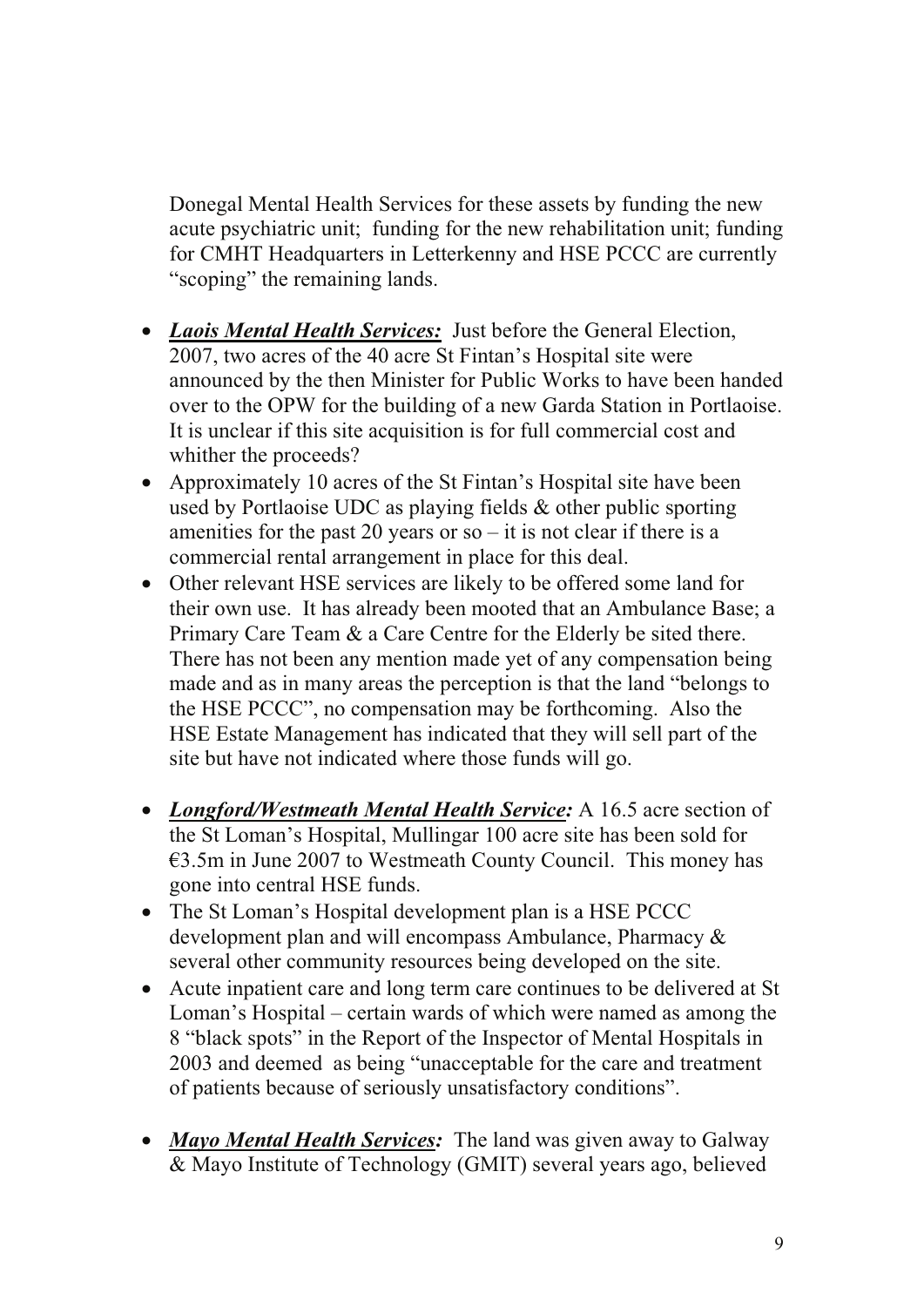to have been at no cost.

- **Sligo/Leitrim Mental Health Services:** St Columba's Hospital was sold some years ago for  $E1m$  and a hotel developed. The acute psychiatric unit moved to a 1940s style building in the grounds in the interim pending moving to a new unit in Sligo General Hospital. Eleven years on, this move into the general hospital has not yet happened. A site development plan is to be published in June 2008 in relation to Sligo General Hospital. At that stage, it is hoped that the new acute psychiatric unit will be on this plan – however as the Sligo site plan will also have to make space for a private co-located hospital, this could augur ill for the psychiatric services.
- Other buildings associated with the hospital have been sold to Sligo IT for what is understood to be the standard commercial rate. Not all of this money has found its way back into the psychiatric services.
- <sup>x</sup> *Cavan/Monaghan Mental Health Services:* There has been piecemeal disposal of the St Davnet's Hospital site over many years and a dilution of its function. For example about 40 acres were sold to the GAA and to the local authority within the past 14 years ago and an unknown proportion of the funds realised were re-invested locally.
- Community care offices have been developed on the St Davnet's site, as was a theatre; a VEC educational facility and Out Patient Clinics for Monaghan General Hospital among other things. There is no sense that an income is generated as a result of this sharing of the land or buildings.
- *Wicklow Mental Health Services:* Wicklow County Council was given 2 acres of land for social housing purposes at no recompense – should this not be the responsibility of the Department of the Environment? Lands were given to Sunbeam Learning Disability Services for a new school building and part of another building were also given over to Sunbeam Learning Disability Services for another school at no recompense – should this not be a Department of Education & Science responsibility?
- <sup>x</sup> *Tipperary South Mental Health Service:* The HSE PCCC refurbished de-commissioned wards for administrative use. The day to day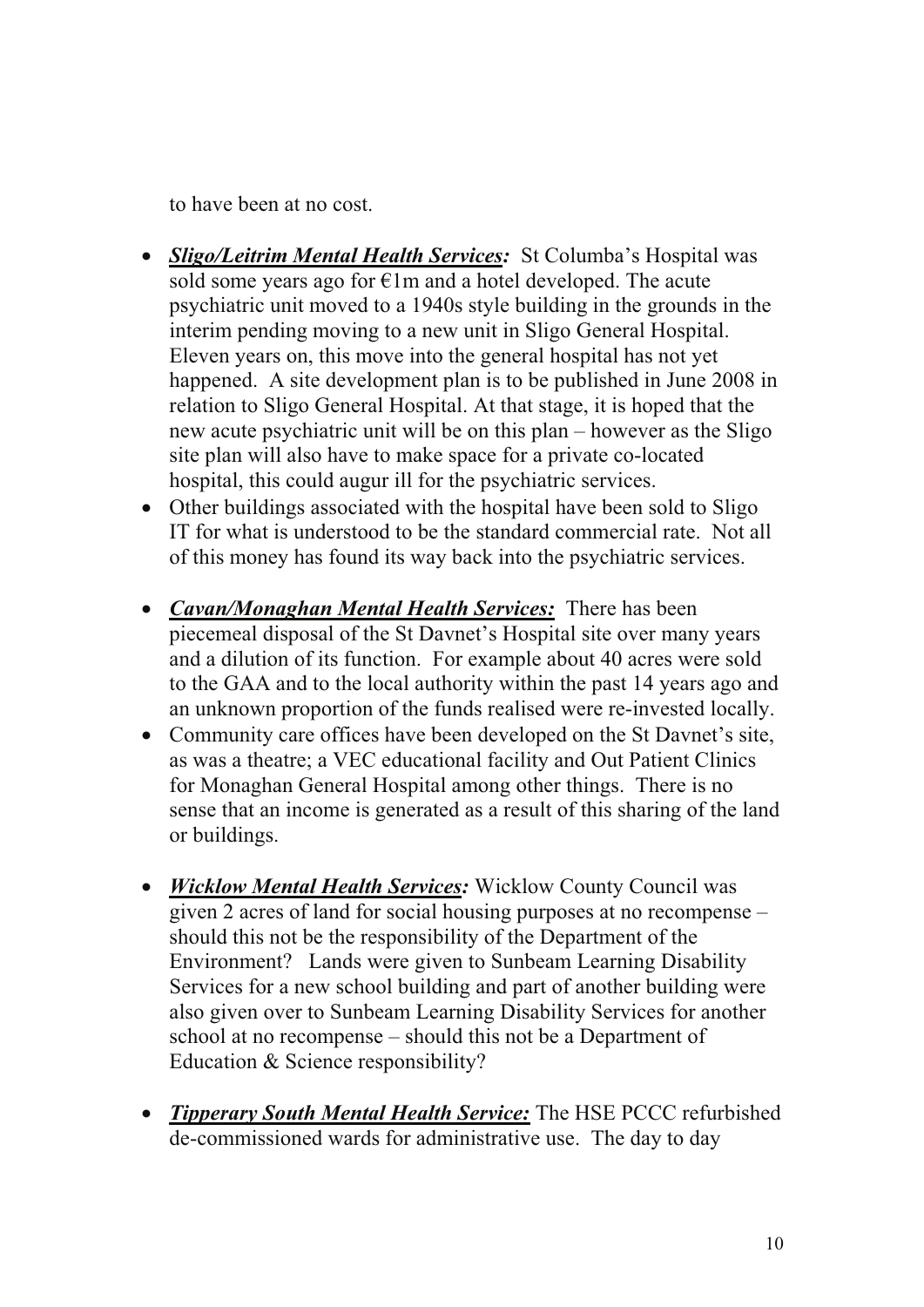overheads (maintenance and running costs) of these offices continues to be borne by the psychiatric services.

- In 2006 it emerged that planning permission was to be sought to site a Children's Assessment Unit and an Acquired Brain Injury Unit on the old mental hospital campus notwithstanding the need for the psychiatric service for their own developments.
- x *Limerick Mental Health Services:* As parts of St Joseph's Hospital's 100 acre campus have been vacated HSE administrative staff and various primary care agencies have moved in. It is not believed that any rent has accrued to the psychiatric services as a result of these moves nor is it clear who pays for the utilities for these services that have moved in.
- *Louth/Meath Mental Health Services:* Various primary care services are planned to be developed on the site of St Bridget's Hospital, Ardee.
- *Kerry Mental Health Services*: There is part of the St Finan's site across the road currently leased to a Rugby Club. A local Judo Club also have access to the site. These Sports Clubs have now formed the *St Finan's Action Group* to retain their access to this site.

# **Discussion:**

It is difficult to determine accountability for this systematic shedding of assets. Land and asset site development plans have been carried out, the results of which are concealed, and are not made available to mental health service providers or users. Lands have been sold or given away at significant under-valuations or at no cost to the receiver. There is a practice of obfuscation and non transparency around these decisions and no known accountability chain. These losses have been accomplished by a number of mechanisms. In principle, the decisions to redeploy or sell assets are taken at levels above mental health service management and often without consultation. A common practice of exclusion and marginalisation of key clinicians from development plans in regard to their sites was evident for the majority of those we spoke to. There has been usually no process of consultation with mental health service users.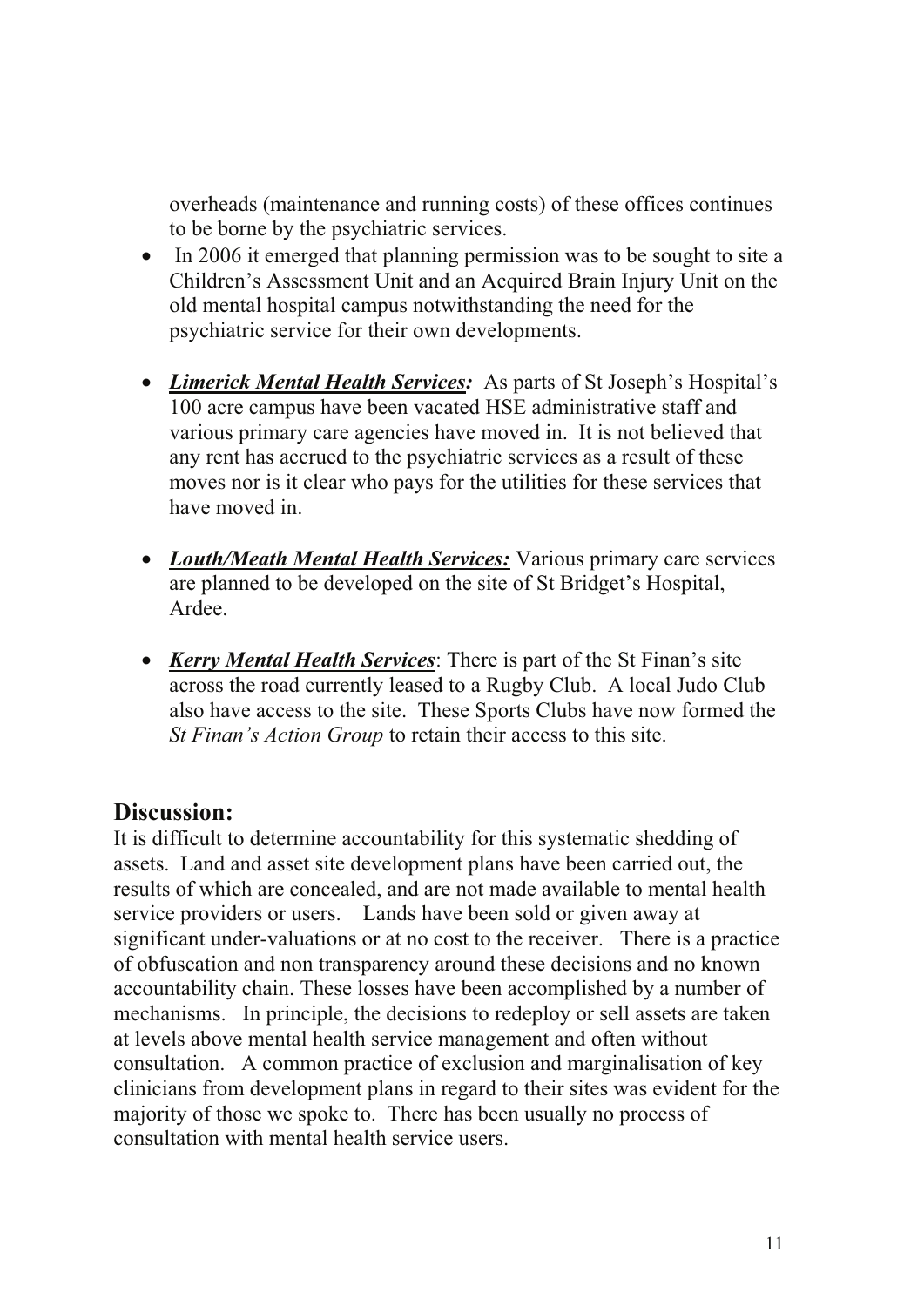The trend apparent to the authors suggests that Psychiatric Services represent an easy target by planners and managers to appropriate assets to meet shortfalls in current and capital expenditures of general health services. The trend suggests a lack of interest or concern in making these decisions and political and managerial expediency at the expense of persons who suffer from psychiatric problems. The political system is clearly complicit in this process, either directly or more often by silence and indifference. The trend suggests a negative prioritisation of Psychiatric Services and this level of discrimination appears to lie at the heart of the process we report. This not only effects the therapeutic environment in which persons receive care, but also whether or not they receive treatment at all. There is much evidence to suggest the persons will not attend Psychiatric Services in stigmatized, outdated and substandard facilities. Effectively this means many patients get no treatment at all, but because of secondary stigmas the full extent and impact of this problem remains hidden.

It is the duty of the Irish Psychiatric Association to highlight these matters to the public and to interested groups. We believe the contents are important to the Mental Health Commission; to the *Vision for Change* Implementation and Monitoring Groups; to the many patient and carer organizations; to the many professional bodies who work within Mental Health Services; the National Disability Authority and many other advocacy interests in the community.

The major political parties have presided over this process extending over the life of several governments and Ministers. It also extends throughout the various administrative systems that have existed throughout the period. The only consistent feature is the capacity of a process of asset depletion. This confirms a deep rooted political, administrative and community apathy to those who suffer from psychiatric illness and a failure of the political system to take leadership and ownership further to reverse this discrimination.

Mental illness is recognized as the greatest single cause of ill-health and disability and a major public health problem. A nation's response to mental illness is a measure of its ethical standards as well as it own self interest in promoting economic and social well-being. The Victorians in line with the policy insights of their time and their morality, measured up, we, unfortunately, do not. The unwillingness to implement or even to subvert our current policy is deeply stigmatizing which will not be mitigated by any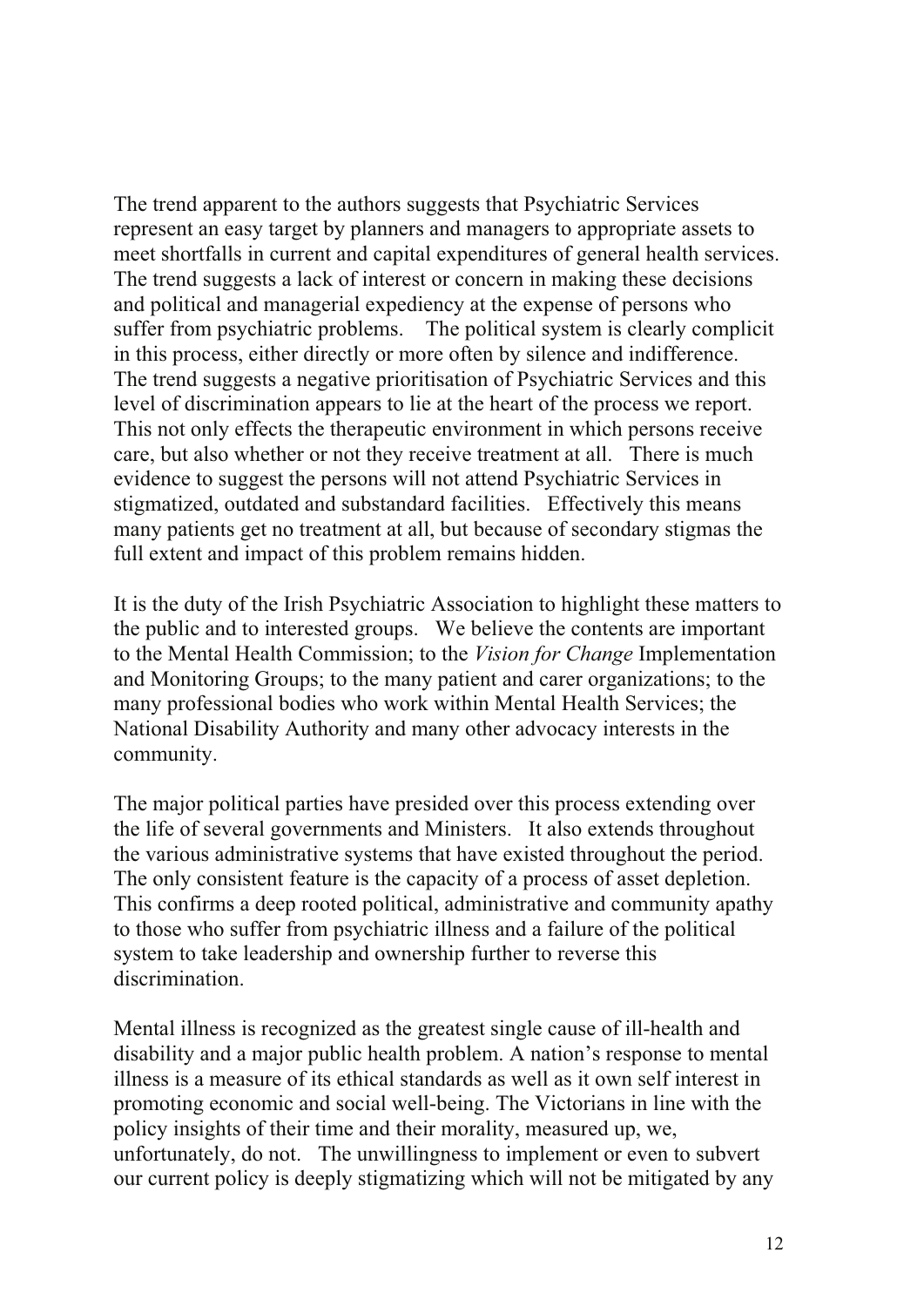media initiatives to promote positive images of Mental Health. Instead it merely serves to emphasise the contrast between image and reality, a contradiction and an insult to those affected by these decisions

Our hope is that *The Lie of the Land* Report will serve to raise political and community awareness about this problem. Moreover we re-emphasise this loss and diversion of assets away from Psychiatric Services occurs in the context of several other disadvantages of note, and highlighted by the Irish Psychiatric Association in the past. These include a dwindling relative expenditure on mental health; a diversion away from mental health of funds allocated to it; a continuing inequity in allocation of those funds with marked regional disadvantage in certain areas - all of which contribute to and compound the disadvantage.

We also note the report of the *Vision for Change* Monitoring Group<sup>9</sup> in regard to the delay in its implementation. The Monitoring Group "acknowledged the commitment of the HSE to implement recommendations but found little evidence of a systematic approach to implementation during the first year. There was no implementation plan with objectives, actions, milestones or deadlines, or assigned responsibilities devised, and the absence of such a plan is impeding progress".

We note the impact of the recruitment embargo on the implementation for *A Vision for Change*, and we note that the ongoing constraints and cutbacks that the HSE must work under deepen and extend this difficulty. In addition, recent Government policy now requires that the sale of any HSE assets will result in the transfer of any monies directly to the Department of Finance. This is at odds with the prior clearly stated policy of Government and the many public utterances of former Minister O'Malley that all such asset realisation would from the introduction of *A Vision for Change* policy be conserved for the exclusive use of mental health services. We sense that the combined effects of these developments on health services is very limiting to their development, but we fear that in the case of Psychiatric Services, the combined present and historical realities leave the Services on the verge of collapse in regard to certain critical patient groups and in considerable jeopardy for the future regarding their modernisation.

<sup>&</sup>lt;sup>9</sup> Independent Monitoring Group: "A Vision for Change"- the Report of the Expert Group on Mental Health Policy. First Report on implementation 1<sup>st</sup> February 2006 to 31<sup>st</sup> January 2007 (May 2007)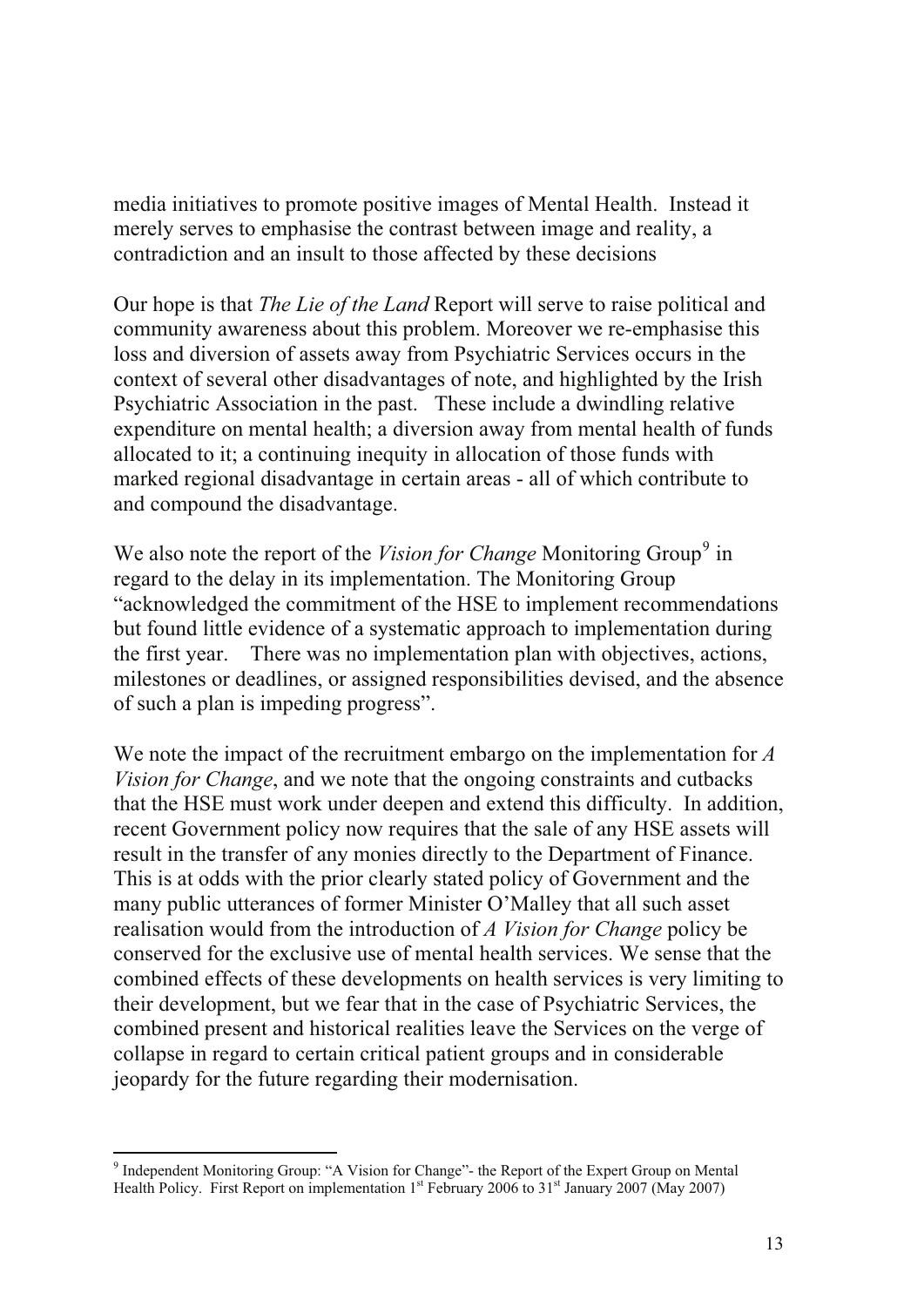# *On the second anniversary of the publication of A Vision for Change there is no evidence that there is any further progress, from the standpoint of the authors of this report - we consider the situation to be in fact much worse.*

If the policy of asset-stripping is to continue, what are the implications for Psychiatric Services? An immediate impact is on the stagnation and nondevelopment of Psychiatric Services, both in terms of capital project development but also in terms of policy and good practice development. The goodwill and professional imagination needed to implement this policy is in danger of being irreversibly dissipated because of the lack of progress.

It is not possible to roll out a culture of practice and policy development in the teeth of relentless non-investment in services and depletion of existing assets. Once these assets are gone, it is unlikely that given current political trends that this investment made by society in the past will ever be repeated.

In addition there is significant danger of collapse of the existing services due to these forces all working together to both overburden the existing services and overwhelm the capacity of service providers to respond appropriately.

The most obvious impact is on the credibility of the National Mental Health Policy *A Vision for Change in its entirety.* This policy was welcomed by all sectors and stakeholder groups but it also contains their many labours, considered advices and entitlements. Public support of existing Psychiatric Services and their legitimate hopes and aspirations for appropriate levels of treatment in the community settings are consequently significantly damaged.

Service providers now operate in a semi-permanent limbo without adequate resources to deal with the levels of support required and having lost much of the asset base in the interim. We believe this is a matter of considerable public concern and accordingly are bringing it to the attention of the public in this way. Unless this practice of asset dissipation is discontinued, not only will *A Vision for Change* and its plans be delayed, but the situation will continue to deteriorate. Additionally, *A Vision for Change* is so heavily predicated on the realisation of conservation of these important assets, the situation will be such as to not only delay the implementation of *A Vision for Change* but prevent it from likely completion, ever.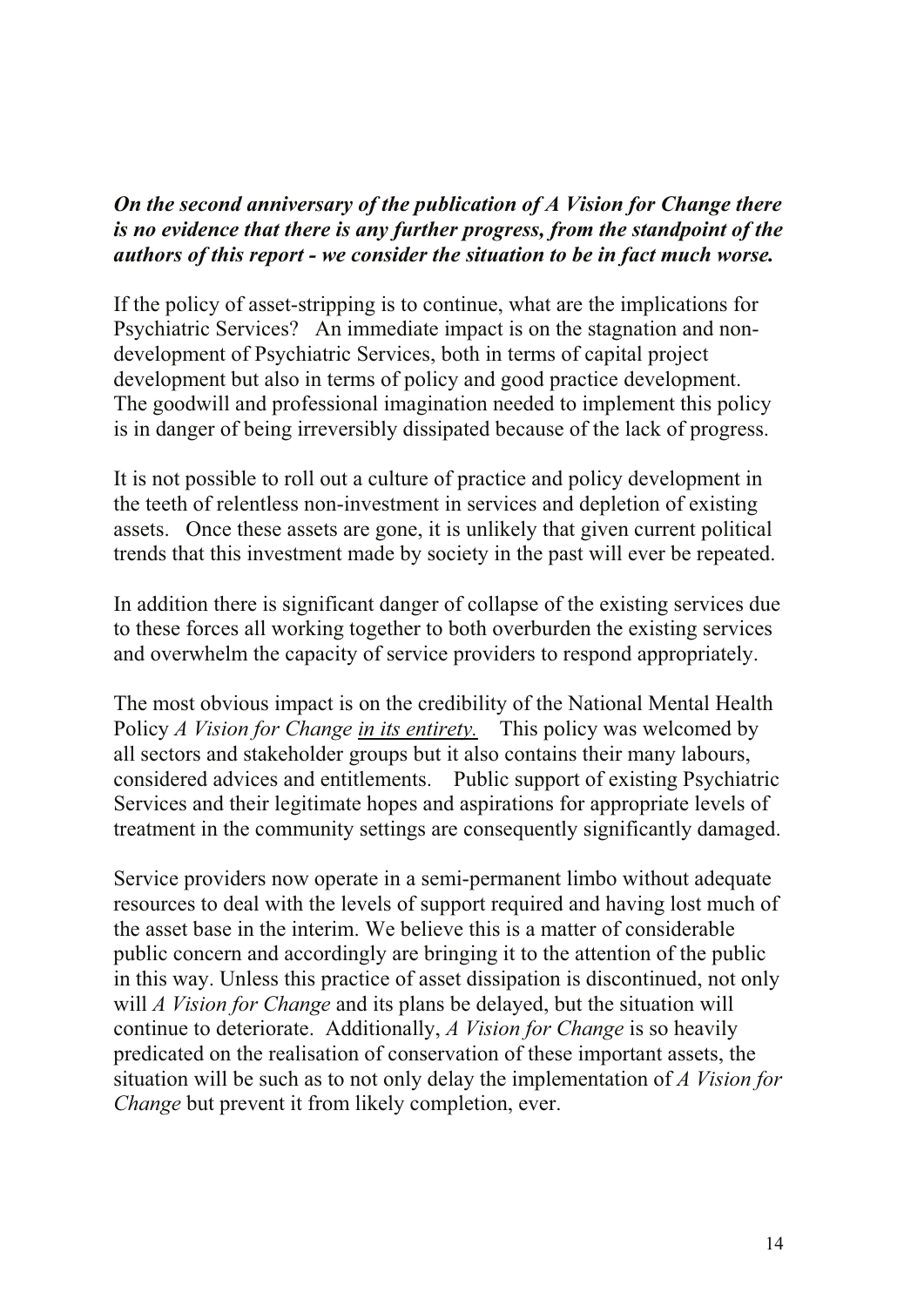# **Conclusion:**

We conclude by asking these questions-

*Whether it is the policy of the government or the policy of the HSE to implement A Vision for Change as set down in the document or according to the practices outlined in this report?*

We hold that the policy document *A Vision for Change* is coherent only in whole and not in part, and that any attempt to dismantle its detailed implementation plan, most particularly in the financial area, ensures that this policy is doomed.

*We ask whether this is acceptable to Psychiatric Service users or to the wider public?*

*We seek clarification from the government and from the HSE as to what their intentions are in regard to this crucial aspect of asset management?*

Without this clarification we assume that the practices and decisions that have been taken to the detriment of mental health services in the past will continue, if not accelerate. In that case the changes will be in exactly the opposite direction as those envisioned in *A Vision for Change*. We hold that our service users and wider community deserve and must have better.

Acknowledgements: The authors would like to acknowledge the assistance of Dr Mary Keys, Lecturer in Law, NUI, Galway.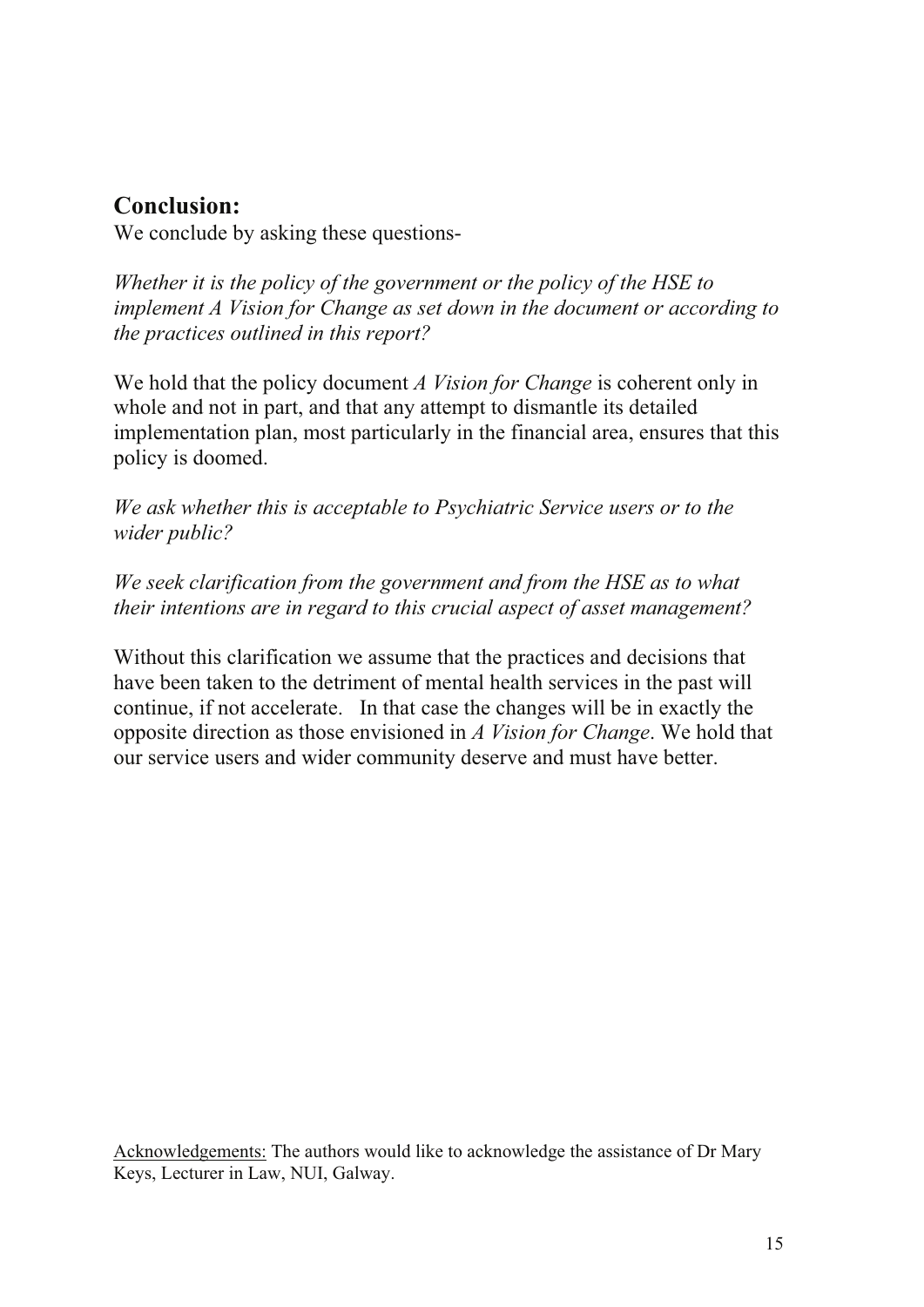## **Appendix 1:**

# HSE Dublin North Leinster: **St Ita's Hospital, Portrane, Co Dublin/Beaumont Hospital, Dublin 9.**

## **(i) St Ita's Hospital**

The St Ita's Hospital site at Portrane has a  $200$  acre<sup>10</sup> campus of which some is deemed unsuitable for development as it is marshy. This is a shared site between an adult psychiatric service (St Ita's Hospital) and a learning disability service (St Joseph's Service). In the last Century there were 2000 inpatients in St Ita's Hospital. Those numbers have plummeted from the 1970s onwards. This hospital was identified as a "black spot" in the *Report of the Inspector of Mental Hospitals, 2003* when it was among 8 services that were identified as being "unacceptable for the care and treatment of patients because of seriously unsatisfactory conditions". Adverse comments by the Inspectorate and others about the conditions in St Ita's Hospital have been repeatedly made over many years.

Over time, various plans have been mooted for this site, for example that of developing some of the site for social housing purposes $11$ . Proposals have also been floated to build hotels & apartments there. A considerable amount of money has also been spent in commissioning reports on the site but these have come to nought. The learning disability services have however erected a new facility on the campus.

There was once a site plan of St Ita's Hospital in place but it is now several years old and it has never been acted on. That plan did not consider that psychiatric services would be developed on the Portrane site in the future but rather that acute adult psychiatric services would be developed at Beaumont Hospital as had been discussed for more than 2 decades (*see later Dáil transcripts & Government and other Press Releases)*.

From the late 1980s until 2005, senior clinicians at St Ita's Hospital and Beaumont Hospital met on a regular basis to plan acute psychiatric services on the Beaumont Hospital location to which the St Ita's service would move.

<sup>&</sup>lt;sup>10</sup> Accounts of the size vary from  $150 - 300$  acres, depending on the report.

<sup>&</sup>lt;sup>11</sup> *Release of further State lands for the Sustaining Progress Affordable Housing Initiative*: Press release from An Taoiseach, 28 December 2003.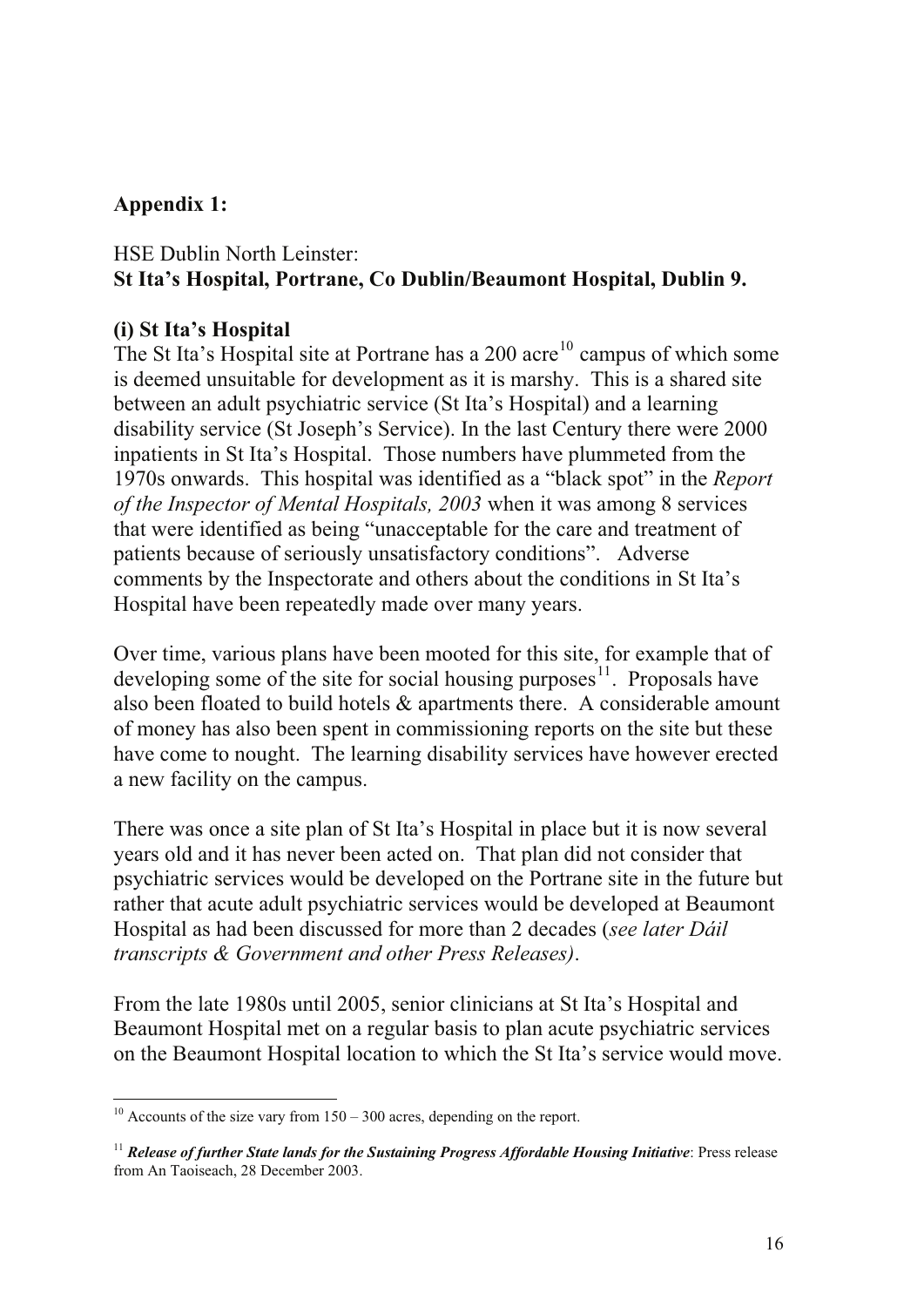About 8 - 12 such meetings occurred annually<sup>12</sup> and these comprised very senior clinical staff from both St Ita's and Beaumont Hospitals<sup>13</sup>. A lot of time was put into engaging all of the staff particularly in St Ita's Hospital, with these plans.

These plans were put out to tender as final approval was given in relation to funding in 2005 and the planning group disbanded in October of that year with an intention of reconvening when the tendering process was complete.

(ii) **Beaumont Hospital** was opened in 1987 after many years of an impasse about opening this facility that incorporated St Laurence's (The Richmond) and Jervis St Hospitals. An acute psychiatric unit was planned to be part of the original Beaumont Hospital development  $\&$  it was intended that patients from the Dublin North-East catchment area stretching from Killester to Balbriggan (population currently 210,000 and rising) would, if a hospital admission was necessary, be admitted to Beaumont Hospital instead of having to travel such a long journey to St Ita's Hospital with its poor direct public transport access. The original premises planned to be the acute psychiatry unit was used for Old Age Medicine in the 1980s and latterly the hospital's IT Department was also headquartered in this building.

In December 2006 Beaumont Consultants were called to a meeting – each department being met separately to canvass support for a co-located private hospital on the acute hospital site at Beaumont, in keeping with government policy. This was agreed to and it was planned to be developed on the site of the acute psychiatric unit that had been sent to tender in 2005.

The subsequent and recent realisation that the earmarked site in Beaumont Hospital was to be used for a private co-located hospital has resulted in a lot of cynicism and consequent low morale for all of those who invested so much time in this ultimately fruitless exercise. The cost of this exercise in

<sup>&</sup>lt;sup>12</sup> In 1998 new developmental plans were drawn up in Beaumont Hospital and meetings then held on a monthly basis from 2001-2005. Such was the detail of these plans that not alone were the obvious matters such as the number of beds required agreed but also micro-details such as where electric wall sockets might be sited.

<sup>&</sup>lt;sup>13</sup> These meetings comprised 12 people at a minimum but often almost twice that number - including the Clinical Director of St Ita's and the Professor of Psychiatry at Beaumont/RCSI; their respective Directors of Nursing; relevant administrators from both hospitals, representatives of the Department of Health & Children and Architects & technical staff who drew up plans of varying levels of detail with each passing year.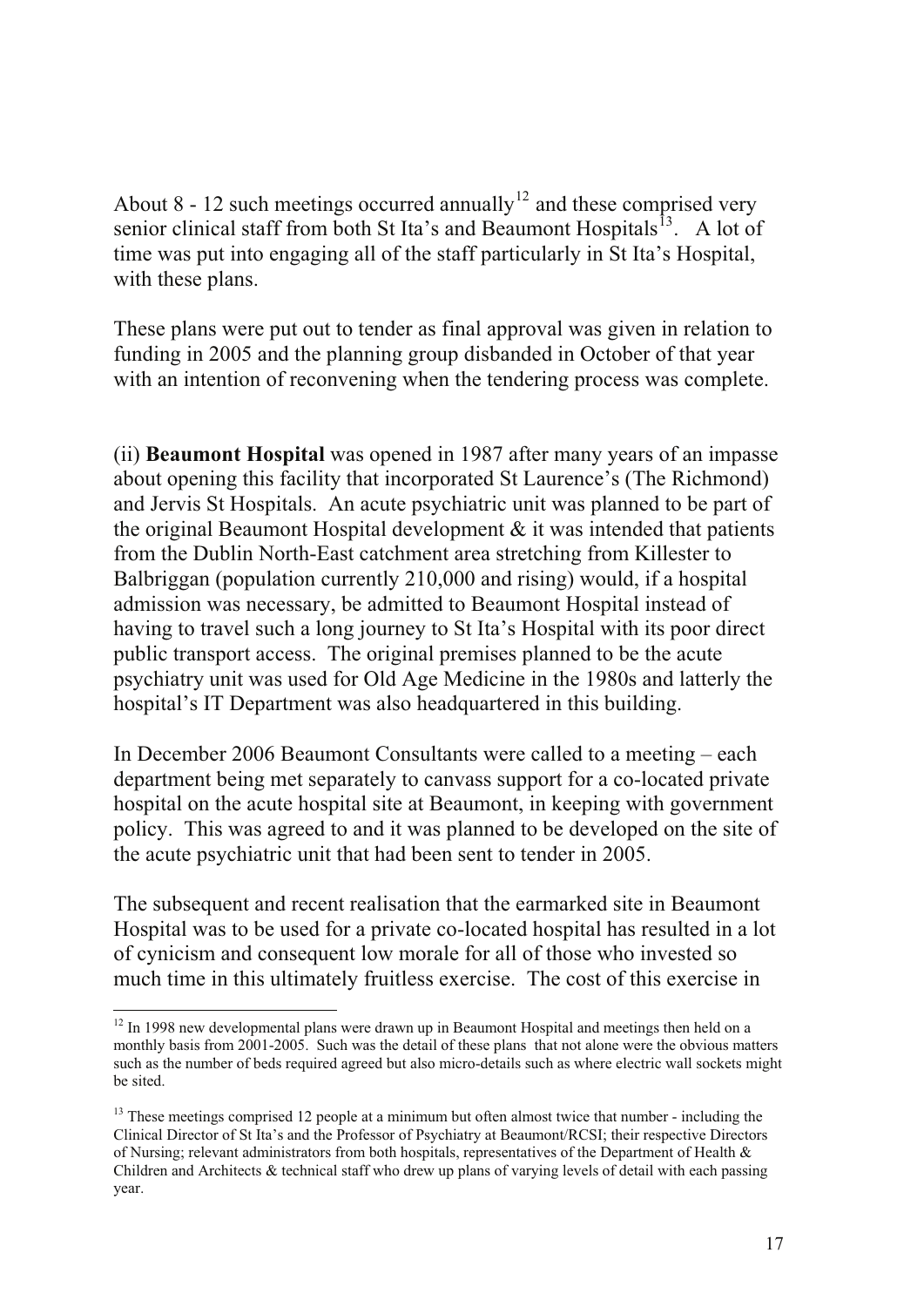terms of the external personnel who were engaged is unknown but felt not to be inconsiderable.

As the new site that was earmarked for development into the acute psychiatric unit in 2005 is now about to be developed as a private co-located hospital, people and their relatives are consigned to have St Ita's Hospital for acute inpatient treatment, for the foreseeable future.

It is unclear if the private co-located site has been signed off on yet but it is the belief of those working in Beaumont Hospital that the building of the colocated private hospital will begin in February 2008 and the modern acute psychiatric unit that has been promised for more than 20 years to replace the extremely poor one at St Ita's will continue to be just that – an fulfilled promise.

## **Government Stance –rhetoric** *V* **action:**

The development of an acute psychiatric unit at Beaumont Hospital has been the subject of Dáil debate and other exploitation for political ends for more than two decades – some of which include these:

*1. [Extract from Dáil Debate 19, March 1986 between opposition TD Deputy Dr Rory O'Hanlon & the then Minister for Health, Barry Desmond TD]*

*"…Has the Minister consulted with the board of Beaumont or the consultants in Jervis Street and St. Laurence's Hospitals on the staffing of the psychiatric unit — that is, if he intends to do such a ludicrous thing at this stage as to open a psychiatric unit in what is a major general and teaching hospital? …" (Deputy Dr Rory O'Hanlon TD)*

*"Regarding the opening of the psychiatric unit, I do not accept at all the argument put forward by Deputy O'Hanlon that nothing should happen until the whole lot goes in en bloc and then you open the psychiatric beds in the hospital. I think there are about 33 psychiatric beds within the framework of the hospital. In view of the large scale of the facilities at Beaumont I intend to commission the hospital on a phased basis and in this context I have decided to proceed with the opening of the new psychiatric unit in Beaumont immediately. …The new psychiatric unit will provide an in-patient service for the Dublin north-east catchment area and will form part of a comprehensive community oriented psychiatric service as outlined in the policy report "Planning for the Future". The health board is prepared to cooperate in the early opening of the psychiatric unit. This proposal has now been advised to the chairman of the Beaumont Hospital Board and I await the board's formal response. I envisage that staffing and related issues associated with the commissioning of this facility will be subject to consultation between the health*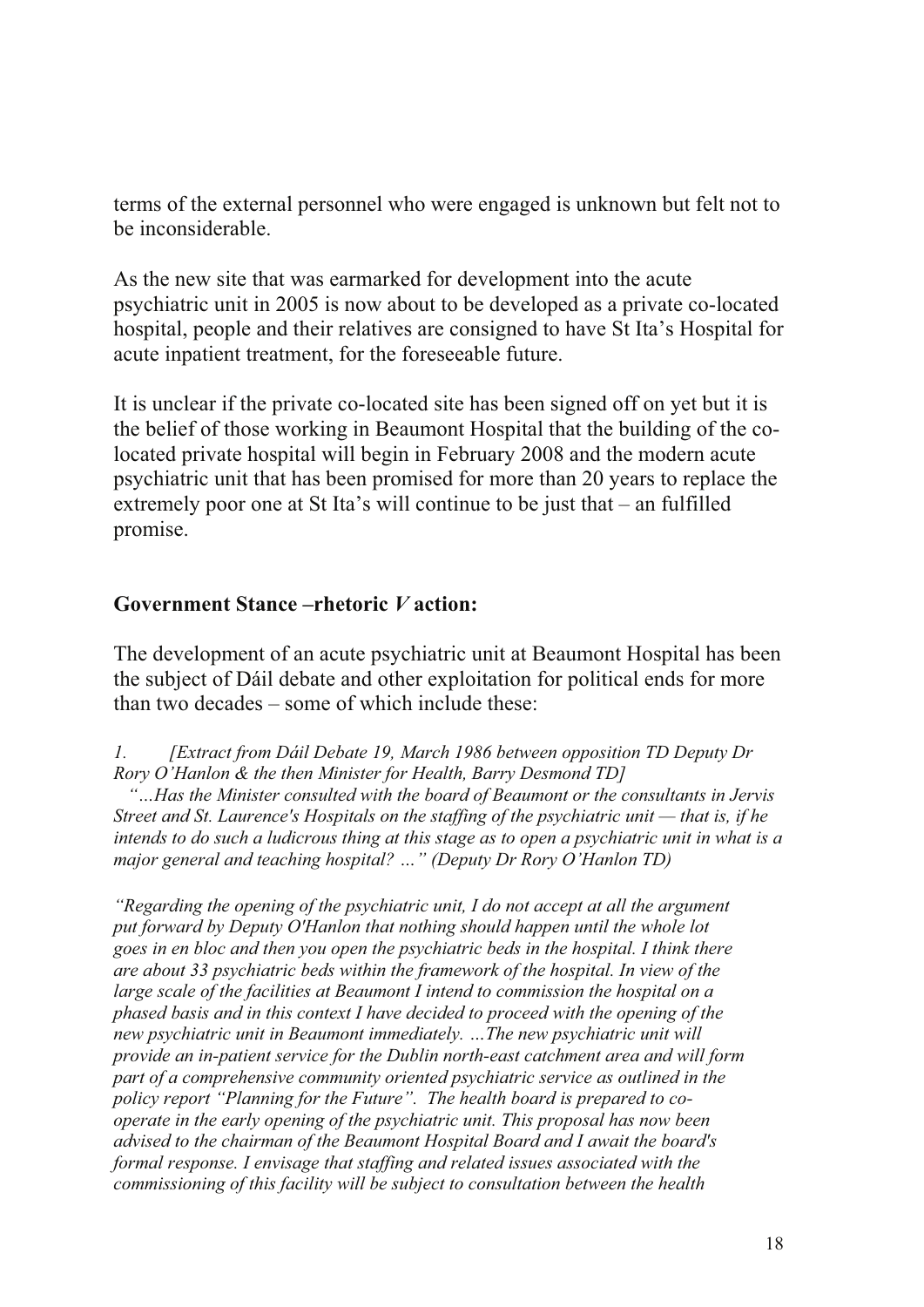*board and the hospital board and between both boards and the staff interests concerned. I have asked that those discussions take place as a matter of urgency, and the full co-operation of my Department is assured".*

*2. [Extract from a written response by the Minister for Health, Michael Noonan TD to a PQ by Deputy Ray Burke TD, 24 October 1996] …With the development of a localised community-based catchment area services, admissions to large psychiatric hospitals such as St. Ita's Hospital will be curtailed and in the longer term discontinued. Since 1984, the psychiatric in-patient population in St. Ita's Hospital has reduced from 475 to 266. The long-term objective is to provide all acute psychiatry for the catchment area in Beaumont Hospital. The board's development plan for St. Ita's Hospital will effect the phasing-out of all hospital wards in the main building over the next four to five years…* 

*2. [Extract from a Press Release from the Department of Health & Children as Mr Brian Cowen, TD, Minister for Health and Children (Monday, 18 May 1998) laid the Annual Report of the Inspector of Mental Hospitals for 1996 before both Houses of the Oireachtas and forwarded a copy to the President of the High Court. ]*

 *"Substantial refurbishment and upgrading of accommodation was undertaken in St Ita's Hospital and the Minister has recently provided capital funding of £550,000 to enable major improvements to be carried out to the admission and assessment facilities and £250,000 for the establishment of a special maintenance programme for the mental handicap services at St Ita's. Discussions are under way for the provision of a modern acute psychiatric unit in Beaumont Hospital to replace acute in-patient facilities which are at present provided at St Ita's. Community-based services were further developed with the acquisition of several community residences, a new day hospital opened in Swords and similar facilities were commissioned for Balbriggan and Coolock."*

*3. [Transcribed extracts from exchanges at Private Members Business, Dáil Éireann 10 June 2003] "On behalf of the Northern Area Health Board, I today read the report of the Inspector of Mental Hospitals which shows the grim picture that is the reality on Dublin's north side. The Mater Hospital's unit - just 15 beds - is said by the report to be too small to be capable of delivering anything like the service in line with national policy, and it is probably the biggest hospital in the country. Beaumont Hospital, also one of the biggest in the country, has no unit. The report expresses alarm at the lack of clinical psychologists, social workers, occupational therapists and physiotherapists linked to any of the services available in the northern area. This means that the opportunity for rehabilitative services is severely curtailed. It deplores the lack of community services which it describes as severely limited and in bad need of refurbishment where they are in place…I hope we will get a decent response from the Government. [Deputy Richard Bruton TD]…*

*"…The Inspector, in his report, stated that the admissions unit in St. Ita's Hospital is unsuitable for modern acute psychiatric care even though it has been upgraded considerably in recent years. This highlights the delay in constructing the promised acute*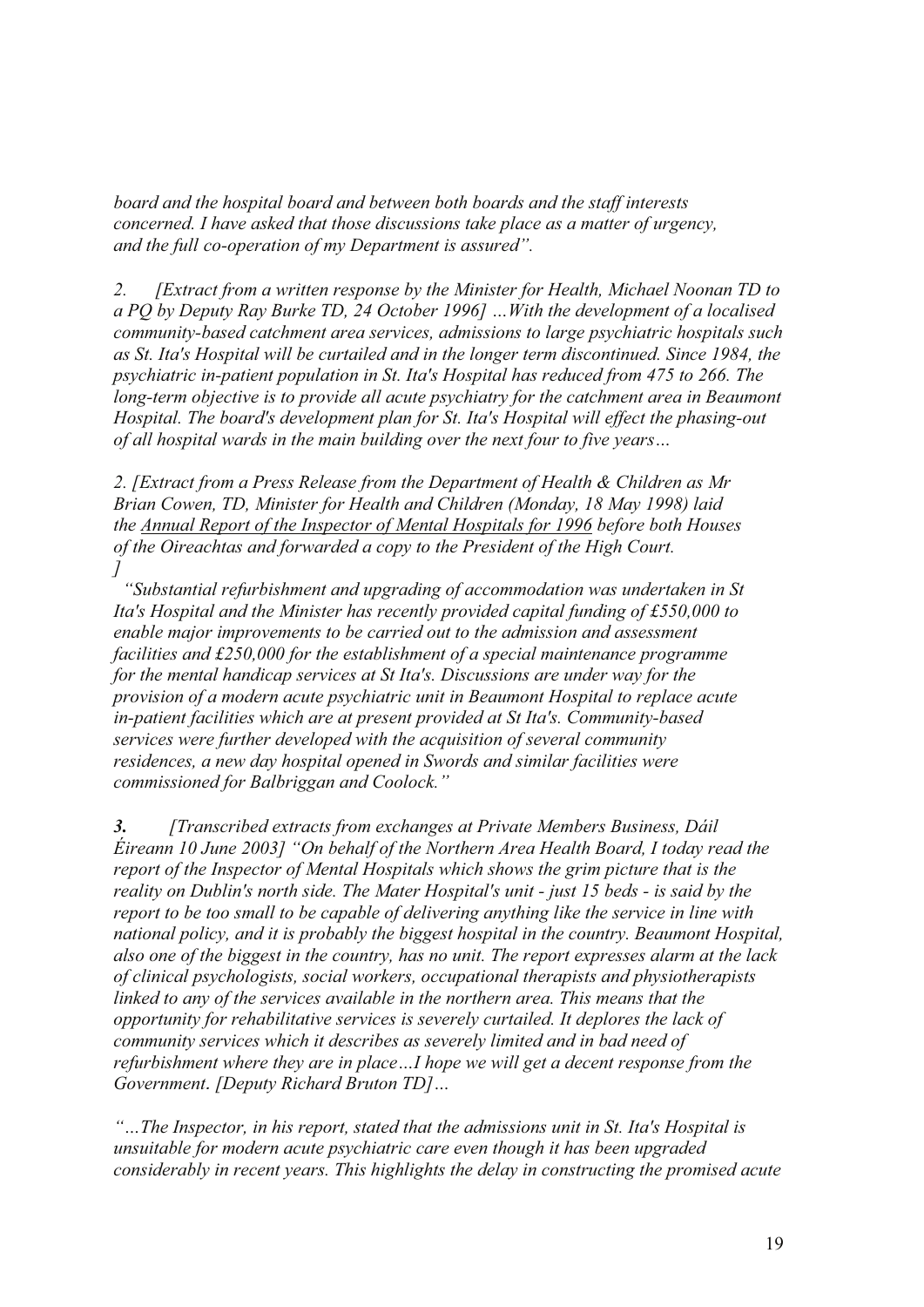*unit in Beaumont Hospital - more promises, promises, promises. The report referred to serious deficiencies in the provision of appropriate clinical care for patients, the total absence of social workers, psychologists and occupational therapists and stated that physiotherapy was particularly disappointing. The inspector continued that it was inconceivable that a service for almost 300 people with intellectual disabilities in Portrane would not have a psychologist for clinical assessment purposes and no social worker. Today there is no GP either. [Deputy Seán Ryan TD]*

*4. [Address by the Minister for Health and Children, Micheál Martin to the Select Committee on Health and Children, Estimate for 2004 on 29 April 2004.] …Total capital expenditure for the years 2000 - 2003 was approximately €1.7 billion while total capital funding for this year for the health sector is €509.5m. NDP funding in 2004 will allow for the planning and construction of several major projects in the acute and nonacute sectors. These include, for example….* 

*Non-Acute Sector: …Beaumont Hospital - Acute Psychiatric Unit…*

*5. [Press Release by Deputy Seán Haughey TD, Dublin North Central, December 2005]*

#### *New 60-Bed Acute Psychiatric Unit for Beaumont Hospital*

*"Deputy Seán Haughey T.D. can confirm that the proposed new Acute Psychiatric Unit at Beaumont Hospital will contain 60 beds. There will be two 27-bed wards for adult psychiatric patients and one 6-bed ward for old age patients.*

*"This is an essential and therefore welcome development," said Deputy Haughey. "The proposals are extensive and geared towards a patient-friendly environment, at the same time catering for every need of the staff. The scheme envisages a modern building design, and includes facilities indicative of the direction Beaumont Hospital is heading in the twenty-first century.* 

*"Additional plans include secure units and high observation units as well as shared recreation rooms, a dining room, visitor's room and treatment rooms. The intention is to build the unit around a courtyard, thereby providing natural light to the patients' day room and corridor areas. There will also be a private garden for general outdoor recreation.* 

*"It is estimated that the project works will take approximately sixteen months to complete and staff will transfer from St. Ita's hospital in Portrane, though additional staff will be recruited on top of this.*

*"This is going to be a first rate facility and I commend the management of Beaumont Hospital for their foresight and professionalism in connection to the project," added Deputy Haughey."*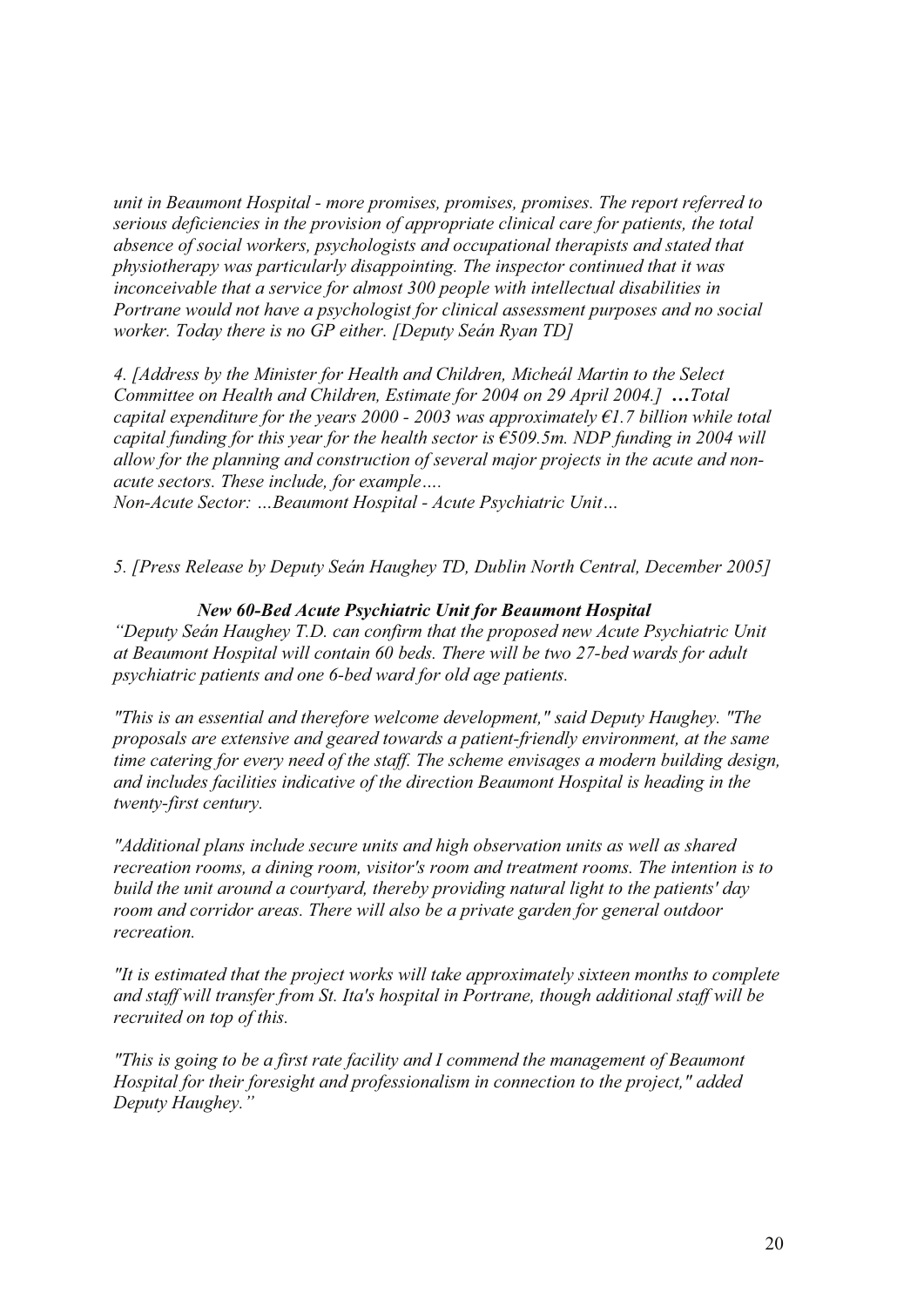Appendix 2: HSE Dublin North Leinster: **St Brendan's Hospital, Dublin 7.** 

St Brendan's Hospital had a land bank of 73 acres. This was understood to have been agreed to be sold to the Dublin Institute of Technology in 1998 although no monies were ever handed over  $14$  nor has the precise sum agreed for this sale ever been disclosed. This is worrying as the value of such a large land bank in such proximity to Dublin City Centre is clearly very high.

It is understood by those currently working in St Brendan's Hospital that approximately 12 acres of the site will continue to be available to the psychiatric services<sup>15</sup> – the reality may, in fact, be different.

The development of this site is understood to have been made possible by the moving of the Grangegorman Development Agency Bill 2004 through the Houses of the Oireachtas; the commencement of the Grangegorman Development Agency Act  $2005^{16}$  and finally the establishment of the Agency in 2006 (see www.grangegormandevelopmentagency.ie). Notwithstanding the fact that the land at St Brendan's Hospital has been sequestered with the passing of the Grangegorman Development Agency

<sup>&</sup>lt;sup>14</sup> Written response dated 15/06/'06 to a PO posed by Deputy Caoimhghin  $\acute{o}$  Caoláin TD by David Gaskin, Lead Local Health Manager on Parliamentary Affairs, Dublin North East: "The lands at St Brendan's Hospital have not been sold. The disposal of lands is subject to the Grangegorman Development Act 2005. The Act allows for the establishment of the Grangegorman Development Agency…

<sup>&</sup>lt;sup>15</sup> An examination of the provisions of the Grangegorman Development Agency Act, 2005 indicate that 10% (i.e. 7 acres) may be used for *health* purposes. Psychiatric Services do not specifically feature among those listed (See footnote 18).

<sup>&</sup>lt;sup>16</sup> "In 1999 the Government decided that the Department of Education and Science should buy 65 acres of the 73-acre site at Grangegorman from the Eastern Regional Health Authority to be used as a new campus for the Dublin Institute of Technology. In May 2001 the Taoiseach Bertie Ahern established an interdepartmental working group, which appointed consultants to develop recommendations. One of the main recommendations in their report in November 2001 was that a development company should be established to project-manage the development. This Act provides for the establishment of an agency to plan and oversee the development of a major site at Grangegorman in Dublin's north-west inner city, within walking distance of the city centre. Originally the location of St. Brendan's Mental Hospital, around 10 percent of the 73-acre site is to be retained for the development of local health services, and 65 acres is to be used for a new campus for the Dublin Institute of Technology (DIT). The site could also be put to other uses, including the building of an *Educate Together* national school." (Minister Mary Hanafin reading from the Second Stage of the Grangegorman Development Agency Bill, 3, November 2004)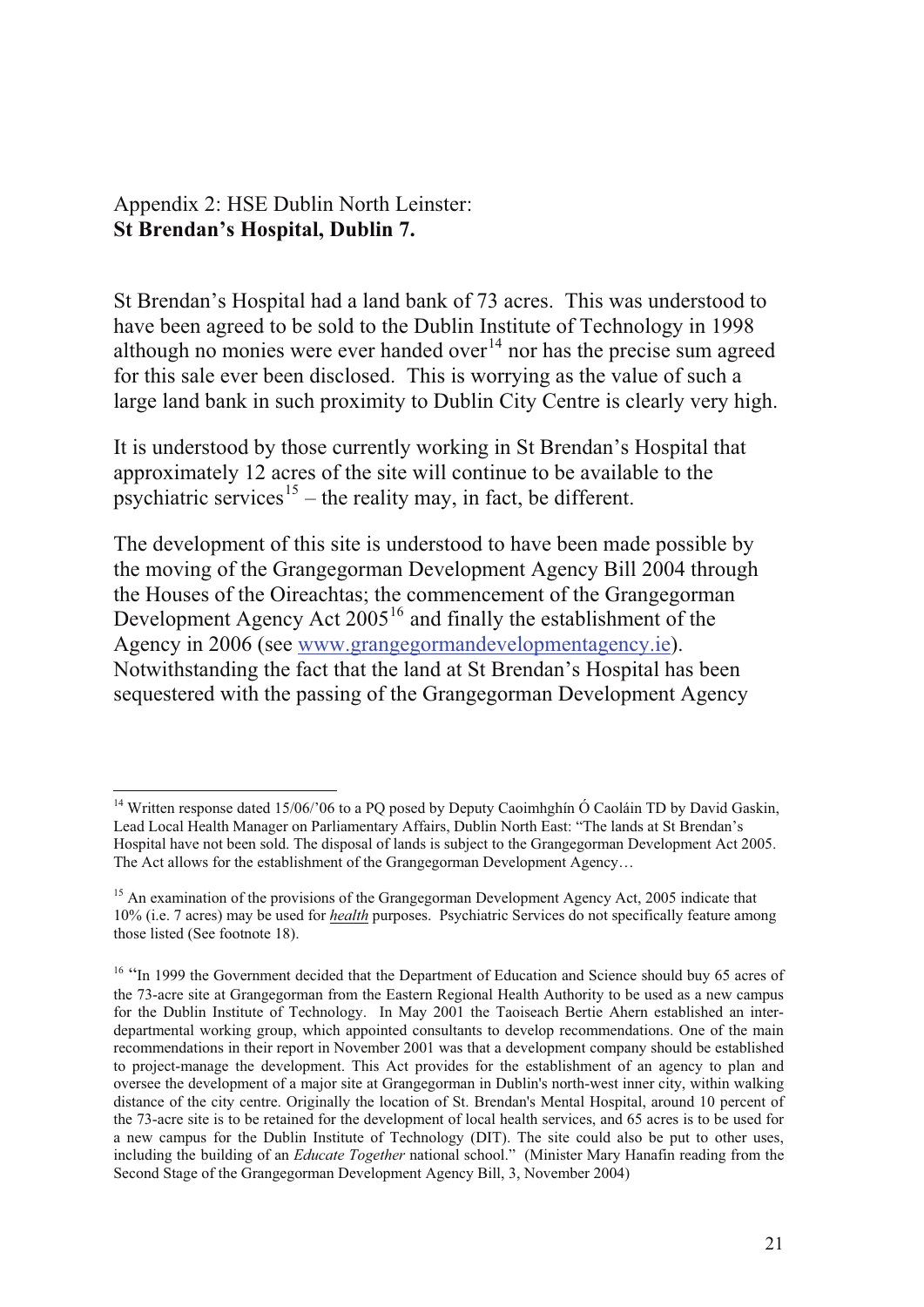Act in 2005, it was also one of the sites considered in March 2006 for the development of a new national paediatric hospital<sup>17</sup>.

The HSE National Estate Manager and a former Local Health Manager who has since departed this job sit on the Grangegorman Development Agency forum. The Medical Director of St Brendan's Hospital, the current Local Health Manager and a long term service user of St Brendan's Hospital sit on a consultative subgroup. This latter arrangement was hard fought in that the original plan was that an administrator from community care would sit on the consultative subgroup to represent the interests of the psychiatric services and no functioning clinician had been considered.

There is a multi-purpose site plan in place but site development is currently halted by the fact that neither the funding nor planning permission has yet been secured. It is anticipated that if these do not pose a problem the site will commence development in 2009. It is understood that the site development will begin with the psychiatric unit development and completion after which the entire old site will be cleared.

There are currently 80-90 patients on the St Brendan's Hospital site including a 12-bedded male and female low secure unit. There are also a small number of people in a slow stream rehabilitation programme and long term hospital patients. The Finglas/Cabra Acute Psychiatric Unit remains on site but is earmarked to move to Connolly Hospital Unit in the spring of 2008. This latter service was scheduled to have moved to Connolly Hospital quite some time ago. This move was delayed by the knock-on effect of buildings mismanagement in Connolly Hospital that resulted in another service occupying their earmarked unit for several months - to the present time - with the consequential condemnation of people from the Cabra and Finglas sectors to the shameful conditions that persist in the now almost derelict St Brendan's Hospital.

Although the clinicians at St Brendan's hope that 130 beds for psychiatric service use will be developed on the site, there is no actually legislative basis to ensure this. The terms of the Grangegorman Development Agency Act 2006 indicate that only 10% of the site is reserved for the HSE. The drafting

<sup>17</sup> Radio interview with Dr Conor Teljeur who co-authored a HSE sponsored report on *Distance and Travel Time Calculations for a proposed National Paediatric Hospital in Dublin: A report to the HSE*  (March 2006) in which he stated that the Grangegorman site was reported to be the most accessible of the 7 sites under consideration (RTÉ radio *Morning Ireland*, 15<sup>th</sup>, January 2007).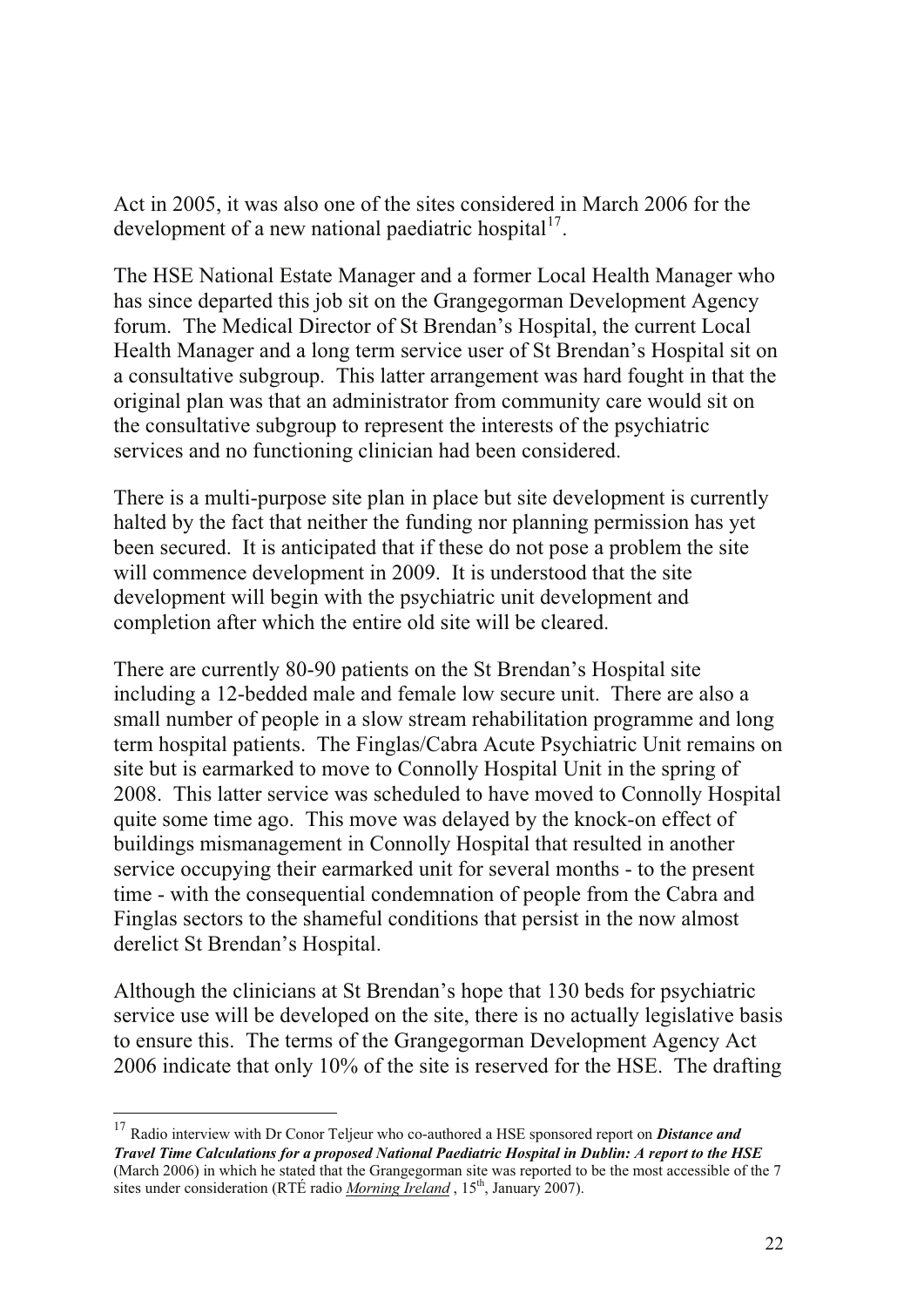language of this piece of legislation is, however, somewhat incoherent which may serve to obscure its true meaning – but there is no explicit statement to indicate that modern psychiatric services will be developed on the site  $18$ nor funded to be developed elsewhere. We can find no record of any Ministerial Commencement Order for this Act.

There has been a considerable cynicism attached to the Grangegorman project among clinical staff, given the amount of work that was undertaken on the Millennium Units that began in the late 1990s with a promise of slow stream rehabilitation units on the St Brendan's Site and also the provision of one of the 3 Psychiatric Intensive Care Units earmarked for the Dublin area. After exhaustive regular meetings that continued for several years to plan such vital units, nothing became of these.

<sup>&</sup>lt;sup>18</sup> "Approximately 10% of the Grangegorman site is intended for development of health care facilities for the Eastern Regional Health Authority. It is intended to refocus and reorient St. Brendan's Hospital campus. This will include a move from institutional to more appropriate community settings and a move from regional to local focus in health care provision, including a move from acute care to rehabilitation. This will include the provision of a more appropriate environment for those availing of the facilities. In addition, the creation of a joint education and health campus will provide opportunities to create synergies in developing appropriate model of care and development in specialist areas such as optometry, clinicalhospital measurement, dietetics and nutrition, social care, early childhood studies and health services management. It is also anticipated that the on-site co-operation between education and health care providers will lead to the development of tailored courses. The Eastern Regional Health Authority and the Northern Area Health Board are responsible for the planning of health facilities in this locality. Currently it is anticipated that the health development on the site will include residential and day care for intellectually impaired and young physically impaired people, residential and day care for the elderly and dementia sufferers" (Minister Mary Hanafin reading from the Second Stage of the Grangegorman Development Agency Bill, 3, November 2004) .